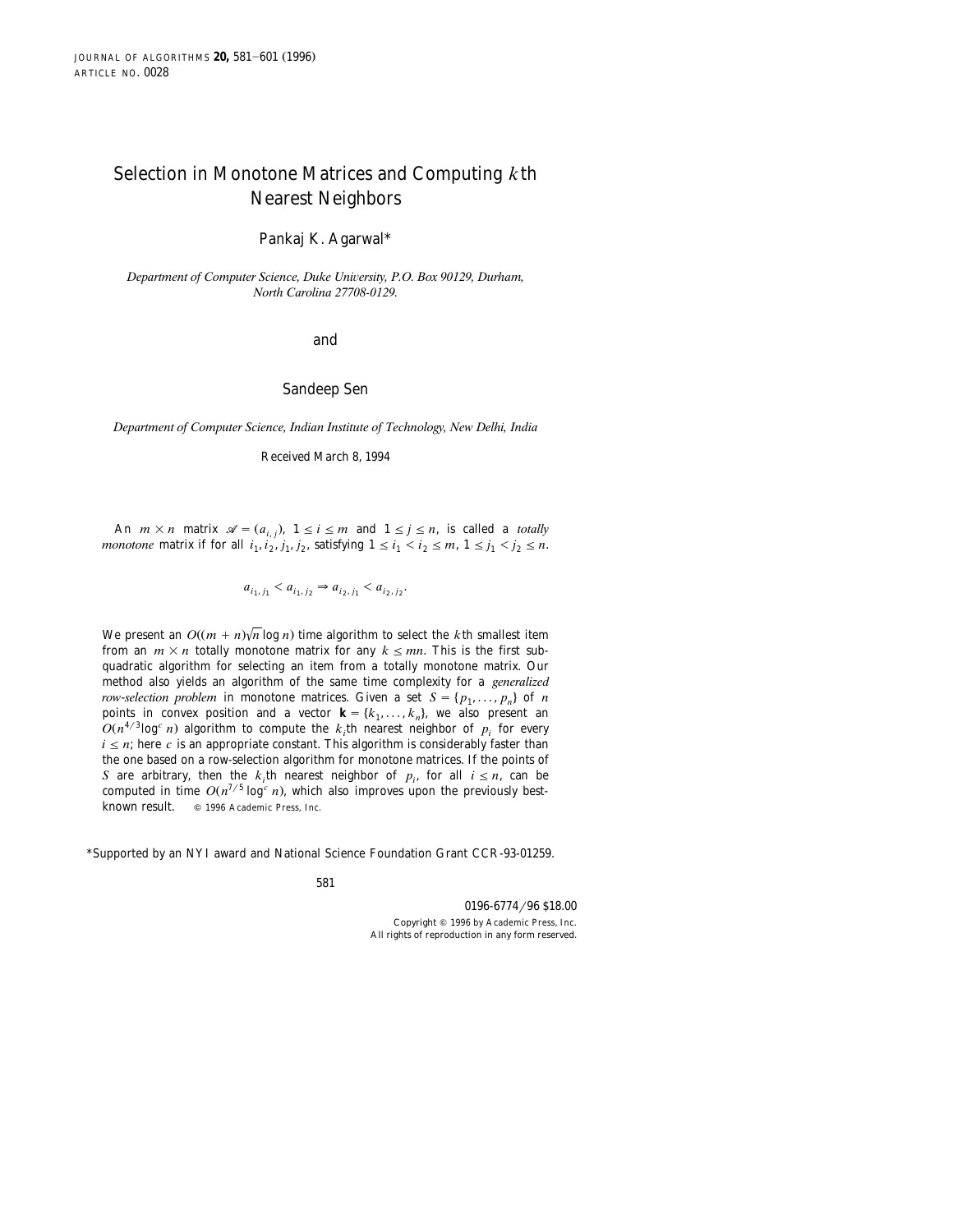## 1. INTRODUCTION

An  $m \times n$  matrix  $\mathcal{A} = (a_{i,j}), 1 \le i \le m$  and  $1 \le j \le n$ , is called a *totally monotone* matrix if for all  $i_1, i_2, j_1, j_2$ , satisfying  $1 \le i_1 \le i_2 \le m$ ,  $1 \le j_1 \le m$  $j_2 \leq n$ .

$$
a_{i_1, j_1} < a_{i_1 j_2} \Rightarrow a_{i_2, j_1} < a_{i_2, j_2}.\tag{1}
$$

See Fig. 1 for an example.

Totally monotone matrices were originally introduced by Aggarwal *et al*. [4]. They presented an  $O(m + n)$ -time algorithm for computing the leftmost maximal element in each row of an  $m \times n$  totally monotone matrix, and applied it to a number of problems in computational geometry and VLSI routing, including all-farthest neighbors of convex polygons. Since the publication of their paper, several new applications of monotone matrices have been discovered, e.g., dynamic programming, largest area (or perimeter) triangle in a set of points, economic lot problems, etc.; see [5, 6, 7, 8, 9, 22, 25, 29, 30, 31, 32, 38, 39 for some of these applications. x

Most of the papers cited above, however, consider only the problem of computing the maximal or minimal elements of each row. Surprisingly, very little is known about more general selection problems for monotone matrices. There are two natural selection problems for monotone matrices.

(i) *Array selection*: Given an  $m \times n$  totally monotone matrix  $\mathcal{A}$ , and a positive integer  $k \le mn$ , find the *k*th smallest element,  $x_k$ , of  $\mathcal{A}$ , i.e.,

$$
\left| \left\{ a_{i,j} \mid a_{i,j} < x_k, a_{i,j} \in \mathcal{A} \right\} \right| < k \text{ and } \left| \left\{ a_{i,j} \mid a_{i,j} \leq x_k, a_{i,j} \in \mathcal{A} \right\} \right| \geq k.
$$

(ii) *Row selection*: Given an  $m \times n$  totally monotone matrix  $\mathcal A$  and a positive integer  $k \leq n$ , find the *k*th smallest element of each row of  $\mathcal{A}$ .

|    |    |             | 59   47   20   37   7   11 |      |
|----|----|-------------|----------------------------|------|
|    |    |             | 25 15 14 19 6 12           | 10   |
|    |    |             | 40 33 24 34 22 28          | - 24 |
|    |    |             | 21 15 7 17 6 13            | - 11 |
|    |    |             |                            | 45   |
| 88 |    |             | 85 76 92 90 100 110        |      |
|    |    |             | 31 30 34 53 51 66          | 73   |
| 6  | -9 |             | 13 32 32 52                | 62   |
| 18 |    | 29 35 43 55 | 78                         | 95   |

FIG. 1. An example of a totally monotone matrix.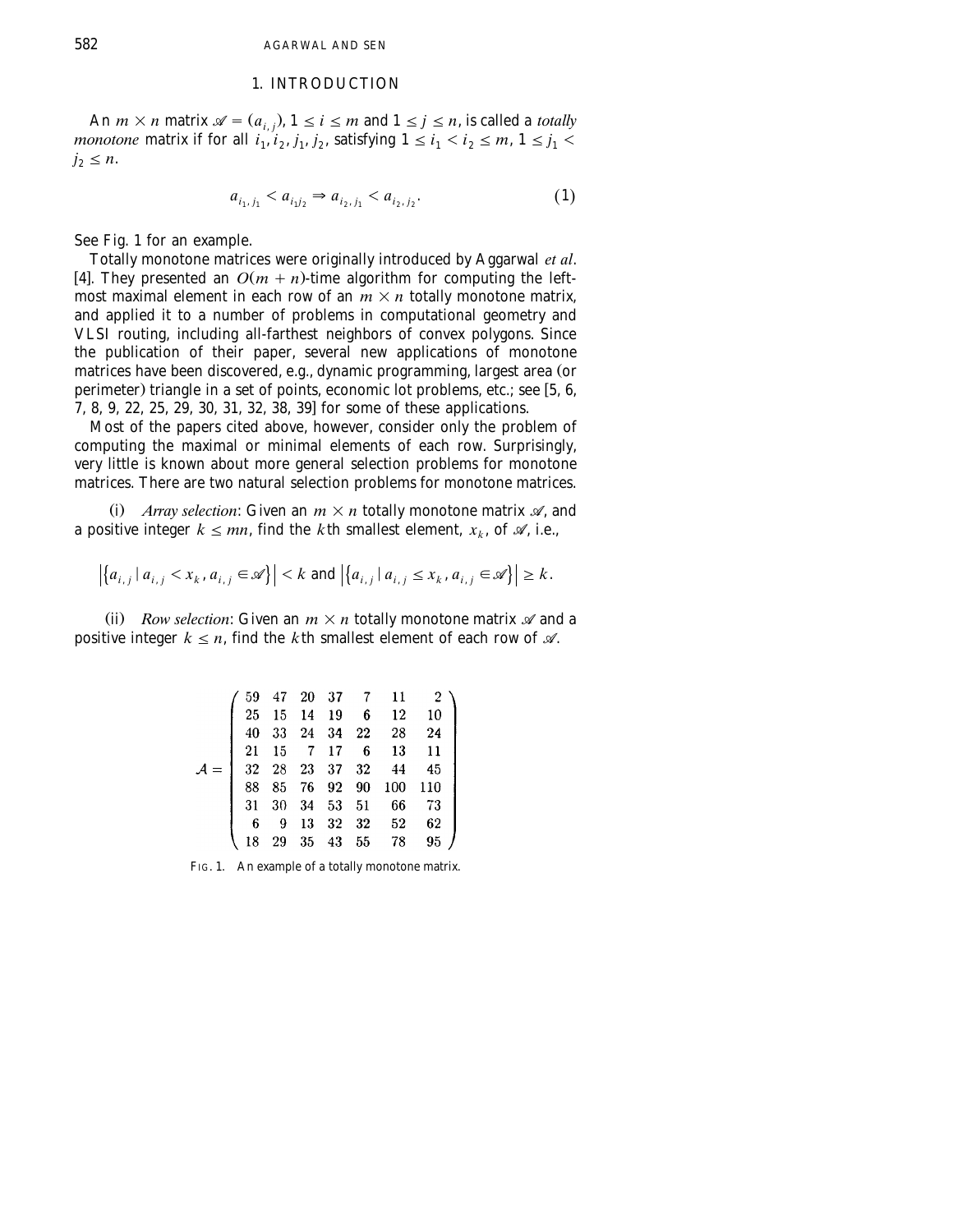One can, of course, use the well-known linear-time selection algorithms [12, 37] to solve both of these problems in  $O(mn)$  time, so the challenge is to develop an  $o(mn)$ -time algorithm by exploiting the properties of monotone matrices.<sup>1</sup> Selecting the *k*th smallest element from a set possessing certain properties has been studied by several researchers  $[23, 24, 28]$ . Frederickson and Johnson [24] presented an  $O(m \log(2n/m))$ -time algorithm to select the *k*th smallest item from an  $m \times n$  matrix each of whose rows and columns is sorted in nondecreasing order. Kravets and Park [30] showed that for an  $m \times n$  totally monotone matrix whose transpose is also totally monotone, the *k*th smallest element can be computed in time  $O(m + n + k \log(mn/k))$ . Their algorithm is optimal for  $k = O(1)$ , but its running time is  $\Omega(mn)$  when *k* is large. Moreover, their algorithm does not work if  $\mathscr{A}^T$  is not totally monotone.

Kravets and Park also presented an  $O(k(m + n))$ -time algorithm for the row selection problem. Again, their problem is quite inefficient for large values of  $k$ . Recently, Mansour  $et$   $al$ . [31] developed another algorithm whose running time is  $O(n\sqrt{m \log n} + m)$ . Both of these algorithms rely on the fact that the value of  $k$  is the same for all rows of  $\mathcal{A}$ , so they do not extend to the following *generalized row-selection* problem: Given an  $m \times n$ totally monotone matrix  $\mathscr A$  and a vector  $\mathbf k = \langle k_1, \ldots, k_m \rangle$  of length *m*, where  $0 \lt k_i \leq n$ , compute the *k*<sub>i</sub>th smallest element of the *i*th row of  $\mathcal{A}$ , for all  $1 \le i \le m$ . Alon and Azar [10] proved that  $O(n\sqrt{m} \log n \sqrt{\log m})$ comparisons are sufficient to solve the generalized row selection problem, but their approach falls short of giving an efficient algorithm.

In this paper we present an  $O((m + n)\sqrt{n} \log n)$ -time algorithm for the array-selection problem. This is the first subquadratic algorithm for the array-selection problem. Unlike the Kravets-Park algorithm, it does not require  $\mathscr{A}^T$  to be totally monotone. A natural variant of our algorithm solves the generalized row-selection problem in time  $O((m + n)\sqrt{n} \log n)$ .

In the second part of this paper, we consider the *all k*th *nearest*-*neighbor* problem for a convex set: Given a set *S* of *n* points in the plane in convex position and a parameter  $k \leq n$ , find the *k*th nearest neighbor of every point in *S*. As shown in [30, 31], this problem can be reduced to the row-selection problem. However, there are known algorithms that solve the all *k*th nearest-neighbor problem for an arbitrary set of points in the plane directly. Using *k*th order Voronoi diagrams, the *k*th nearest neigh-

<sup>&</sup>lt;sup>1</sup> In order to obtain an  $o(mn)$  algorithm, we have to assume that  $\mathscr A$  is not represented explicitly. We assume, that any particular entry  $a_{i,j} \in \mathcal{A}$  can be computed in constant time. For instance, given a set  $\{p_1, \ldots, p_n\}$  of points,  $a_{i,j}$  may be the distance between  $p_i$  and  $p_j$ . We do not compute all pairwise distances explicitly, but any of them can be computed in  $O(1)$ time. If the time required to compute  $a_{i,j}$ , for a given pair  $i, j$ , is  $t(m, n)$ , then we have to multiply the running time of the algorithm by a factor of  $t(m, n)$ .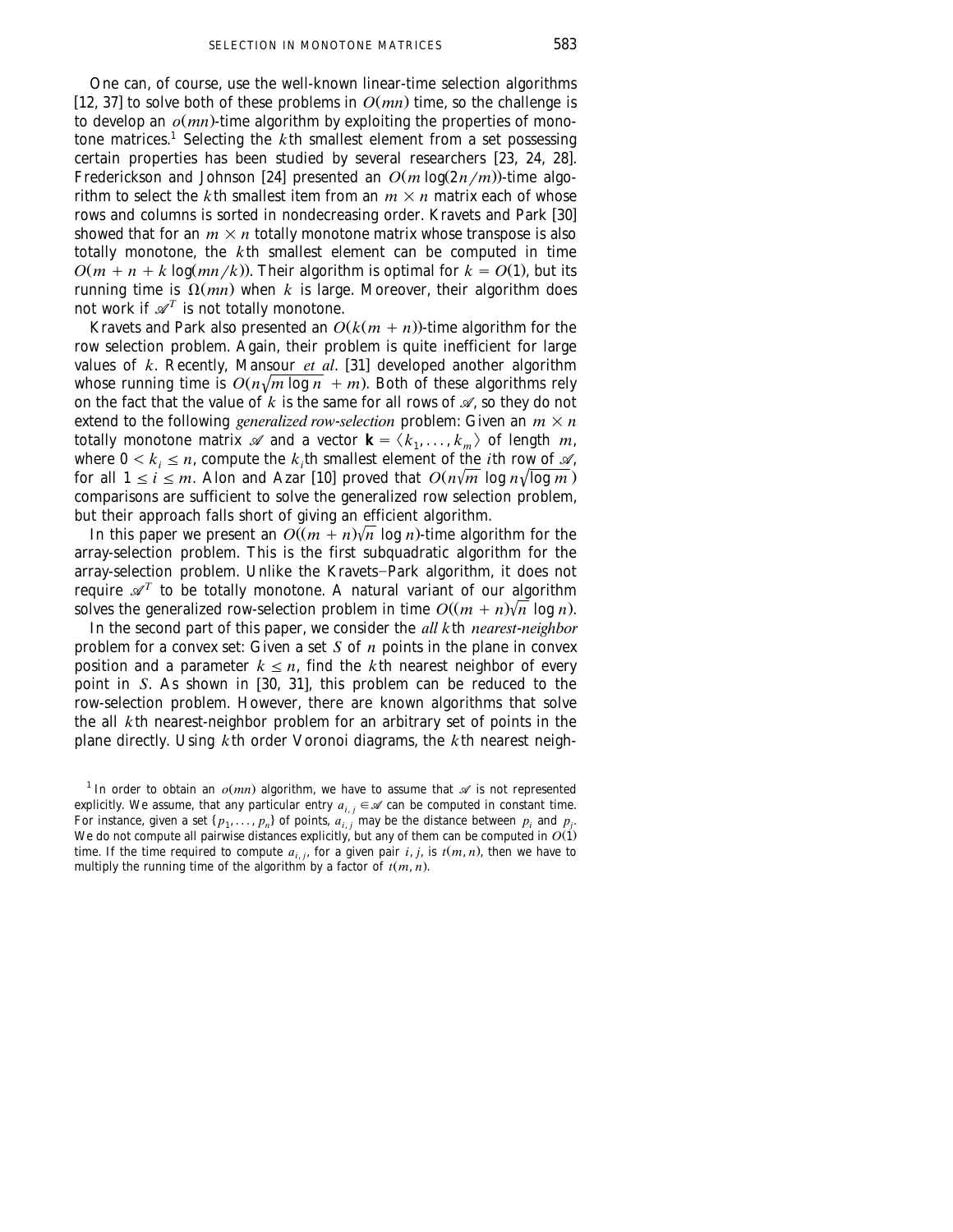bor of every point in an arbitrary planar point set can be computed in time  $O(k^{3/2}n \log n)$ . The running time has been improved by Vaidya [40] to  $O(nk \log n)$ , and recently by Callahan and Kosaraju [13] to  $O(n \log n + nk)$  $($ see also  $[18]$ ). A drawback of these algorithms is that their running time depends on *k*, and is  $\Omega(n^2)$  for  $k = \Omega(n)$ . Agarwal and Matousek presented at  $O(n^{3/2+\epsilon})$  time algorithm for the all *kth* nearest neighbor problem, for any  $\varepsilon > 0$  [2].

Here, we present an  $O(n^{4/3} \log^c n)$ -time algorithm, for some constant  $c > 0$ , for the all *k*th nearest-neighbor problem for the special case when the points of *S* are in convex position. In fact, we present an algorithm for a more general problem. We show that an arbitrary set *S* of *n* points and a convex polygon  $P$ , with  $n^{O(1)}$  vertices,<sup>2</sup> in the plane can be preprocessed in time  $O(n^2 \log n)$  into a data structure of size  $O(n^2)$  so that for a query point *p* lying on  $\partial P$  (the boundary of *P*), the *k*th nearest neighbor of *p* can be computed in time  $O(\log n)$ . This data structure can also count the number of points of  $S$  lying in a disk whose center lies on  $P$ . (If the center of a query disk lies anywhere in the plane, then the best known data structure with  $O(\log n)$  query time requires  $O(n^3)$  space [14].)

Combining this data structure with the range-searching data structure described in [3], we can preprocess S into a data structure of size  $O(s)$ , for any  $s (n \le s \le n^2)$ , so that a *k*th nearest neighbor query as described above, can be answered in time  $O((n/\sqrt{s})\log^{\frac{s}{c}} n)$  time, where  $c \geq 1$  is some constant. By setting  $s = n^{4/3}$  and querying the data structure with each point of *S*, the all *k*th nearest neighbor problem for a convex set can be solved in time  $O(n^{4/3} \log^c n)$ . For an arbitrary set of points in the plane, the running time is  $O(n^{7/5} \log^c n)$ .

# 2. SELECTION IN MONOTONE MATRICES

In this section we present algorithms for the array-selection and the generalized row selection problems. Let  $\mathcal{A} = (a_{i,j})$ ,  $1 \le i \le m$ ,  $1 \le j \le n$ , be an  $m \times n$  totally monotone matrix, and let  $k \leq mn$  be a positive integer. The algorithm works in two steps. In the first step, it partitions *A* into a family  $\mathcal{L} = \{L_1, \ldots, L_t\}$  of  $t = O(m\sqrt{n})$  lists so that each list  $L_i \in \mathcal{L}$ satisfies the following two properties.

- (i) All elements of  $L_i$  belong to the same row, say  $r_i$ .
- (ii) The elements of each  $L_i$  are in a nondecreasing order.

 $2$ <sup>2</sup> Here we are assuming that the vertices of  $P$  are given as an array, sorted in a clockwise direction, so that for any integer  $i$ , the  $i$ th vertex of  $\overline{P}$  can be accessed in  $O(1)$  time.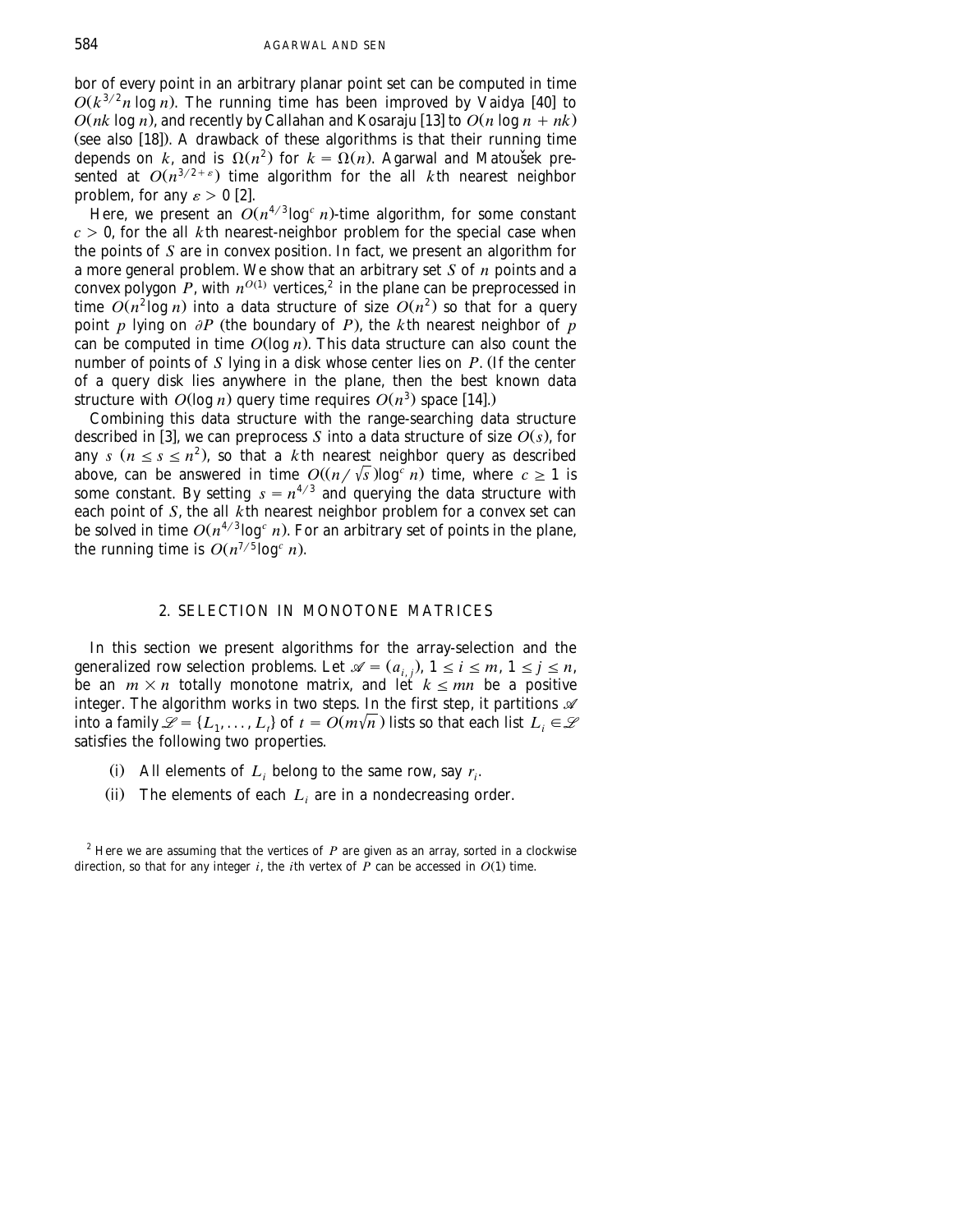The lists of  $\mathscr L$  will be stored implicitly, as described below. After having computed the family of lists  $\mathcal{L}$ , we select the  $k$ th smallest element among the elements of lists of  $\mathscr L$  in time  $O(|\mathscr L|\log n) = O(m\sqrt{n} \log n)$ , using a simplified version of the Frederickson-Johnson algorithm [24]. We now describe each of the two steps in detail.

# *2.1. Computing the Family of Lists*

We first describe the algorithm for computing the family *L*. In addition to *L*, we also compute a collection  $\Pi = {\pi_1, \dots, \pi_r}$  of arrays, referred to as *index-arrays*, which will be used to represent  $\mathscr L$  implicitly. Let  $a_{r_i,k}$  be the *l*th item of  $L_i$ . For each  $L_i$ , we store the value of  $r_i$  and a pointer to an array  $\pi_j \in \Pi$ . The array  $\pi_j$  has the same size as  $L_i$ , and that the *l*th item of  $\pi_i$  is *k* if the *l*th item of  $L_i$  is  $a_{r_i,k}$ ; we will denote  $\pi_i$  as  $\varphi(L_i)$ .

*Properties of Monotone Matrices*. We will use the following properties of monotone matrices, which are quite easy to prove; see, e.g., [30, 31] for proofs.

LEMMA 2.1. *If*  $\mathcal A$  *is a totally monotone matrix, then any submatrix of*  $\mathcal A$  *is also a totally monotone matrix*.

LEMMA 2.2. *For any three integers i, j, k, satisfying*  $1 \le i \le m$ ,  $1 \le j \le k$  $\leq n$ ,

 $a_{i,j} \geq a_{i,k} \Rightarrow a_{i',j} \geq a_{i',k}$  for all  $i' \leq i$ , and  $(ii)$   $a_{i,j} \leq a_{i,k} \Rightarrow a_{i',j} \leq a_{i',k}$  *for all i'*  $\geq i$ .

We also use a well-known result of Erdős and Szekeres [21], which has been applied to a number of other geometric problems; see [33, 11]. Let  $U = \langle u_1, u_2, ..., u_m \rangle$  be a sequence of real numbers. A subsequence  $U' = \langle u_{i_1}, u_{i_2}, ..., u_{i_k} \rangle$  of U is called *monotone* if either  $u_{i_1} \le u_{i_2} \le \cdots \le u_{i_k}$  $u_{i_k}$  or  $u_{i_1} \ge u_{i_2} \ge \cdots \ge u_{i_k}$ .

LEMMA 2.3 (Erdős-Szekeres). *Given a sequence U of n real numbers*, *there always exists a monotone subsequence U' of length at least*  $\lceil \sqrt{n} \rceil$ .

Dijkstra [19] gave a simple  $O(n \log n)$ -time algorithm for computing a longest monotone subsequence of *U*. Recently, Bar Yehuda and Fogel [11] presented an  $O(n^{3/2})$ -time algorithm for partitioning *U* into a collection of at most  $2\sqrt{n}$  monotone subsequences.

SUBLIST ALGORITHM. We now present a divide-and-conquer algorithm for computing  $\mathcal{L}$ . At each recursive step of the algorithm we have a  $u \times v$ submatrix *M* of  $\mathcal{A}$  (see Fig. 2); initially  $M = \mathcal{A}$ . *M* consists of a contiguous block of *u* rows of  $\mathscr A$ , say  $\alpha + 1, \ldots, \alpha + u$ , and a subsequence  $C(M)$  of columns of  $\mathcal{A}$ , i.e.,  $M = (a_{i,j})$ ,  $\alpha + 1 \le i \le \alpha + u, j \in C(M)$ . *M* is repre-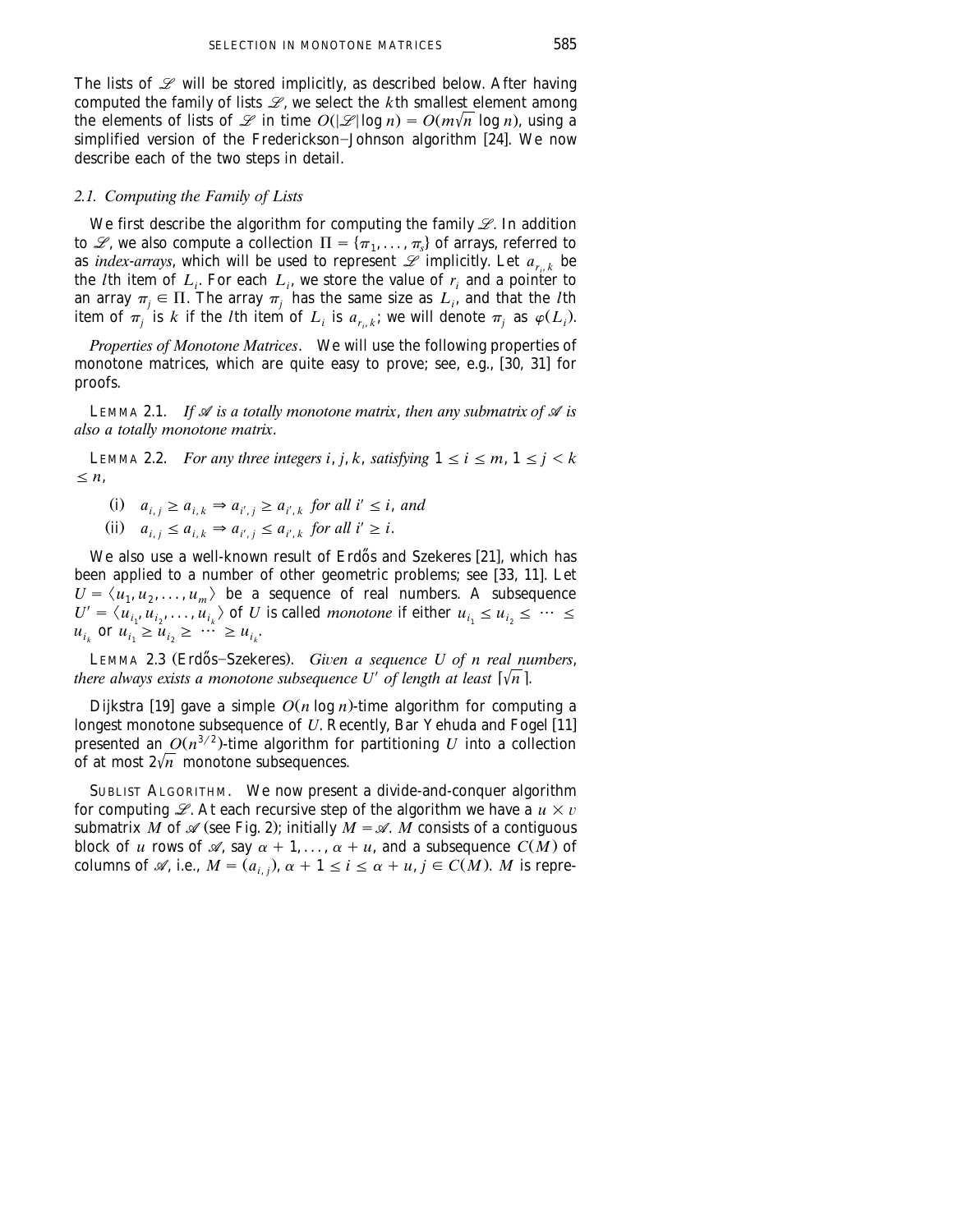|    |    |    |    |    |     |                  |   |                                                                     | L,                               | $\equiv$ | (32, 37, 44, 45)<br>(88, 92, 100, 110) |    |    |    |                  |
|----|----|----|----|----|-----|------------------|---|---------------------------------------------------------------------|----------------------------------|----------|----------------------------------------|----|----|----|------------------|
|    |    |    |    |    |     |                  |   |                                                                     | $L_2$                            | $=$      |                                        |    |    |    |                  |
| М  |    |    |    |    |     |                  |   | (31, 53, 66, 73)<br>$L_3$<br>$=$<br>(6, 32, 52, 62)<br>$L_4$<br>$=$ |                                  |          |                                        |    |    |    |                  |
| 59 | 47 | 20 | 37 | 7  | 11  | $\boldsymbol{2}$ |   |                                                                     |                                  |          |                                        |    |    |    |                  |
| 25 | 15 | 14 | 19 | 6  | 12  | 10               |   |                                                                     | (18, 43, 78, 95)<br>$L_5$<br>$=$ |          |                                        |    |    |    |                  |
| 40 | 33 | 24 | 34 | 22 | 28  | 24               |   |                                                                     |                                  |          |                                        |    |    |    |                  |
| 21 | 15 | 7  | 17 | 6  | 13  | 11               |   |                                                                     | 59                               | 47       | 20                                     | 37 | 7  | 11 | $\boldsymbol{2}$ |
| 32 | 28 | 23 | 37 | 32 | 44  | 45               | ⇒ |                                                                     | 25                               | 15       | 14                                     | 19 | 6  | 12 | 10               |
| 88 | 85 | 76 | 92 | 90 | 100 | 110              |   | $M_1$                                                               | 40                               | 33       | 24                                     | 34 | 22 | 28 | 24               |
| 31 | 30 | 34 | 53 | 51 | 66  | 73               |   |                                                                     | 21                               | 15       | 7                                      | 17 | 6  | 13 | 11               |
| 6  | 9  | 13 | 32 | 32 | 52  | 62               |   |                                                                     |                                  |          |                                        |    |    |    |                  |
| 18 | 29 | 35 | 43 | 55 | 78  | 95               |   |                                                                     |                                  |          | 28                                     | 23 | 32 |    |                  |
|    |    |    |    |    |     |                  |   |                                                                     |                                  |          | 85                                     | 76 | 90 |    |                  |
|    |    |    |    |    |     |                  |   |                                                                     |                                  | $M_2$    | 30                                     | 34 | 51 |    |                  |
|    |    |    |    |    |     |                  |   |                                                                     |                                  |          | 9                                      | 13 | 32 |    |                  |
|    |    |    |    |    |     |                  |   |                                                                     |                                  |          | 29                                     | 35 | 55 |    |                  |
|    |    |    |    |    |     |                  |   |                                                                     |                                  |          |                                        |    |    |    |                  |

FIG. 2. Decomposing *M* into two  $M_1, M_2$ ;  $\sigma = \langle 32, 37, 44, 45 \rangle$ ,  $\pi_1 = \langle 1, 4, 6, 7 \rangle$ .

sented by specifying the values of  $\alpha$  and  $u$ , and the subsequence  $C(M)$ . By Lemma 2.1,  $M$  is totally monotone matrix. Let  $\mathcal{L} = \{L_1, ..., L_{\xi}\}\$  and  $\Pi' = \{\pi_1, ..., \pi_{\xi}\}\$  be the families of lists and index-arrays, resp we have computed so far.

If *M* consists of a single column, i.e.,  $C(M) = \langle z \rangle$ , then we set

$$
\Pi' = \Pi' \cup \{\pi_{\zeta+1}\} \quad \text{and} \quad \mathscr{L}' = \mathscr{L}' \cup \{L_{\zeta+1},\ldots,L_{\zeta+u}\}.
$$

where  $\pi_{\zeta+1} = \langle z \rangle$  and, for  $1 \le i \le u$ ,  $L_{\zeta+1} = \langle a_{(\alpha+i), z} \rangle$ ,  $r_{\zeta+1} = \alpha + i$ , and  $\varphi(L_{\varepsilon+i}) = \pi_{\zeta+1}.$ 

Next, assume that  $v > 1$  (*M* consists of more than one column). Set  $w = [u/2]$ , and let

$$
U = \langle a_{(\alpha+w),j} | j \in C(M) \rangle
$$

be the *w*th row of *M*. Using Dijkstra's algorithm, we compute the longest monotone subsequence

$$
\sigma = \langle a_{(\alpha+w),j_1}, a_{(\alpha+w),j_2}, \ldots, a_{(\alpha+w),j_k} \rangle
$$

of *U*. There are two cases to consider depending on whether  $\sigma$  is nonincreasing or nondecreasing.

*Case* A. Suppose  $\sigma$  is a monotonic nonincreasing subsequence, then for all *x*,  $\alpha + 1 \le x \le \alpha + w$ , the subsequence

$$
\langle a_{x, j_1}, \ldots, a_{x, j_k} \rangle
$$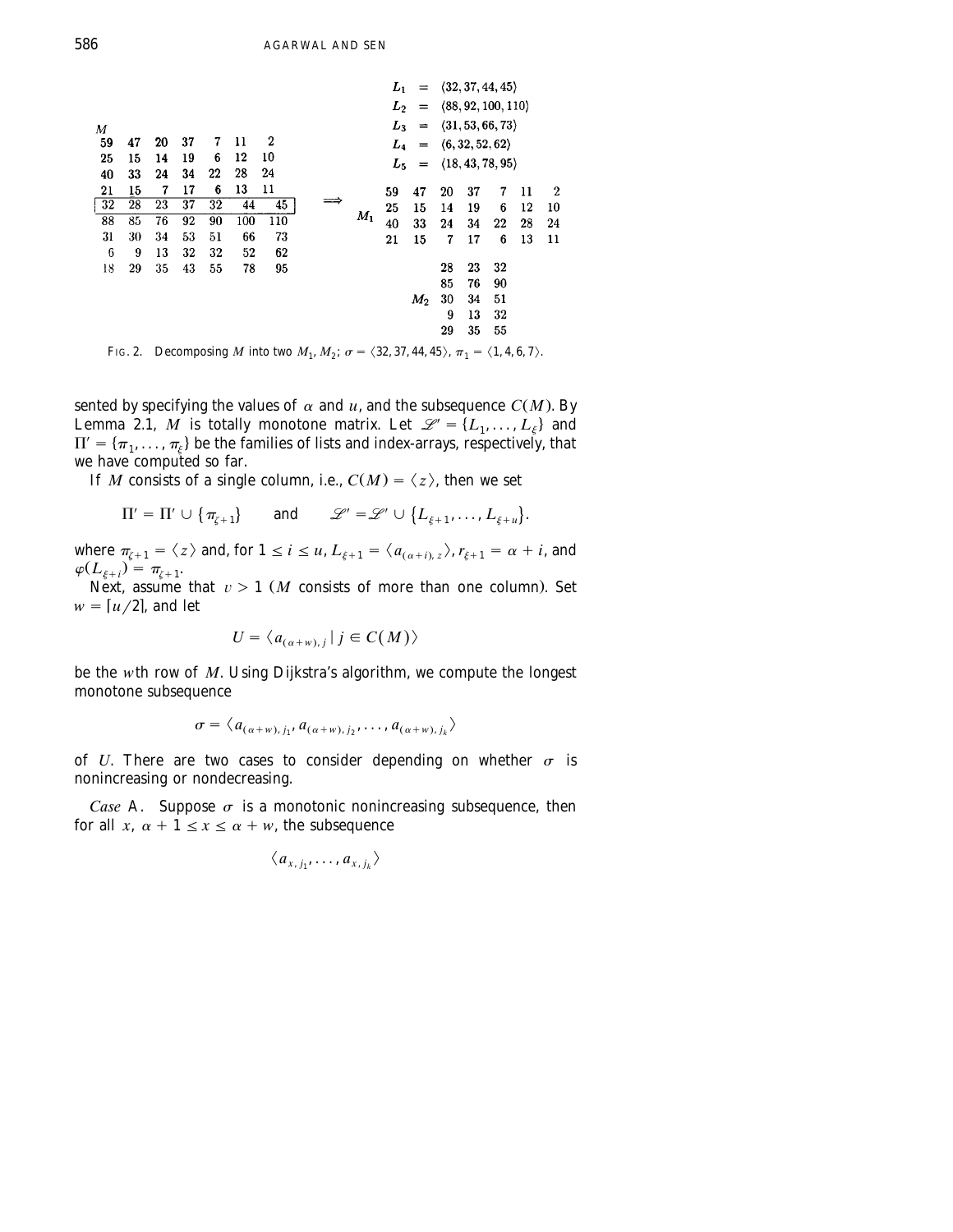is also monotonic nonincreasing (cf. Lemma 2.2). We set

$$
\Pi' = \Pi' \cup \{\pi_{\zeta+1}\} \quad \text{and} \quad \mathscr{L}' = \mathscr{L}' \cup \{L_{\zeta+1}, \ldots, L_{\zeta+w}\}, \quad (1)
$$

where

$$
\pi_{\zeta+1} = \langle j_k, j_{k-1}, \dots, j_1 \rangle \tag{2}
$$

$$
L_{\xi+i} = \langle a_{(\alpha+i),j_k}, a_{(\alpha+i),j_{k-1}}, \dots, a_{(\alpha+i),j_1} \rangle, \tag{3}
$$

 $r_{\xi+i} = \alpha + i$  and  $\varphi(L_{\xi+i}) = \pi_{\zeta+1}$  for  $1 \leq i \leq w$ . As mentioned in the introduction, we store  $L_{\xi+i}$  implicitly by storing the value of  $r_{\xi+i}$  and a pointer to  $\pi_{r+1}$ .

We represent the remaining entries of *M*, the ones that do not belong to any list  $L_i$ , into two matrices  $M_1, M_2$ , and recursively decompose them into sorted lists.  $M_1 = (a_{i,j})$  is composed of the bottom  $u - w$  rows of M and all the columns of  $\mathcal{A}$ , i.e.,  $\alpha + w + 1 \le i \le \alpha + u$ , and  $C(M_1) =$  $C(M)$ .  $M_2 = (a_{i,j})$  is composed of the top *w* rows of *M* and those columns of *M* that are not in  $\sigma$ , i.e.,  $\alpha + 1 \le i \le \alpha + w$ , and  $C(M_2) = C(M)$ .  $\langle j_1, \ldots, j_k \rangle$ .

*Case* B. If  $\sigma$  is a monotonically nondecreasing subsequence, then for all *x*,  $\alpha + w \le x \le \alpha + u$ , the subsequence  $\langle a_{x, i_1}, \ldots, a_{x, i_k} \rangle$  is also monotonic non-decreasing, so we set

$$
\Pi' = \Pi' \cup \{\pi_{\zeta+1}\} \quad \text{and} \quad \mathscr{L}' = \mathscr{L}' \cup \{L_{\zeta+1},\ldots,L_{\zeta+u-w+1}\}.
$$
 (4)

where

$$
\pi_{\zeta+1} = \langle j_1, j_2, \dots, j_k \rangle, \tag{5}
$$

$$
L_{\xi+i+1} = \langle a_{(\alpha+w+i),j_1}, a_{(\alpha+w+i),j_2}, \dots, a_{(\alpha+w+i),j_k} \rangle, \tag{6}
$$

 $r_{\xi+i+1} = \alpha + w + i$ , and  $\varphi(L_{\xi+i+1}) = \pi_{\xi+1}$  for  $0 \le i \le u - w$ .  $M_1 = (a_{i,j})$ is composed of the top  $w - 1$  rows of *M* and all the columns of  $\mathcal{A}$ , i.e.,  $\alpha + 1 \le i \le \alpha + w - 1$  and  $C(M_1) = C(M)$ .  $M_2$  is composed of the bottom  $u - w + 1$  rows of *M* and those columns of *M* that are not in  $\sigma$ , i.e.,  $\alpha + w \le i \le \alpha + u$  and  $C(M_2) = C(M) - \langle j_1, \ldots, j_k \rangle$ ; see Fig. 2.

Next, let us analyze the size of  $\mathcal L$  and the total time spent by the algorithm. Let  $\psi(u, v)$  be the maximum number of lists generated by the algorithm. By Lemma 2.3, the longest subsequence has length at least  $\lceil \sqrt{v} \rceil$ , so we get the following recurrence

$$
\psi(u,v) \le \begin{cases} u & \text{if } v = 1. \\ \psi\left(\left\lfloor \frac{u}{2} \right\rfloor, v\right) + \psi\left(\left\lceil \frac{u}{2} \right\rceil, v - \left\lceil \sqrt{v} \right\rceil\right) + \left\lceil \frac{u}{2} \right\rceil & \text{if } v > 1. \end{cases}
$$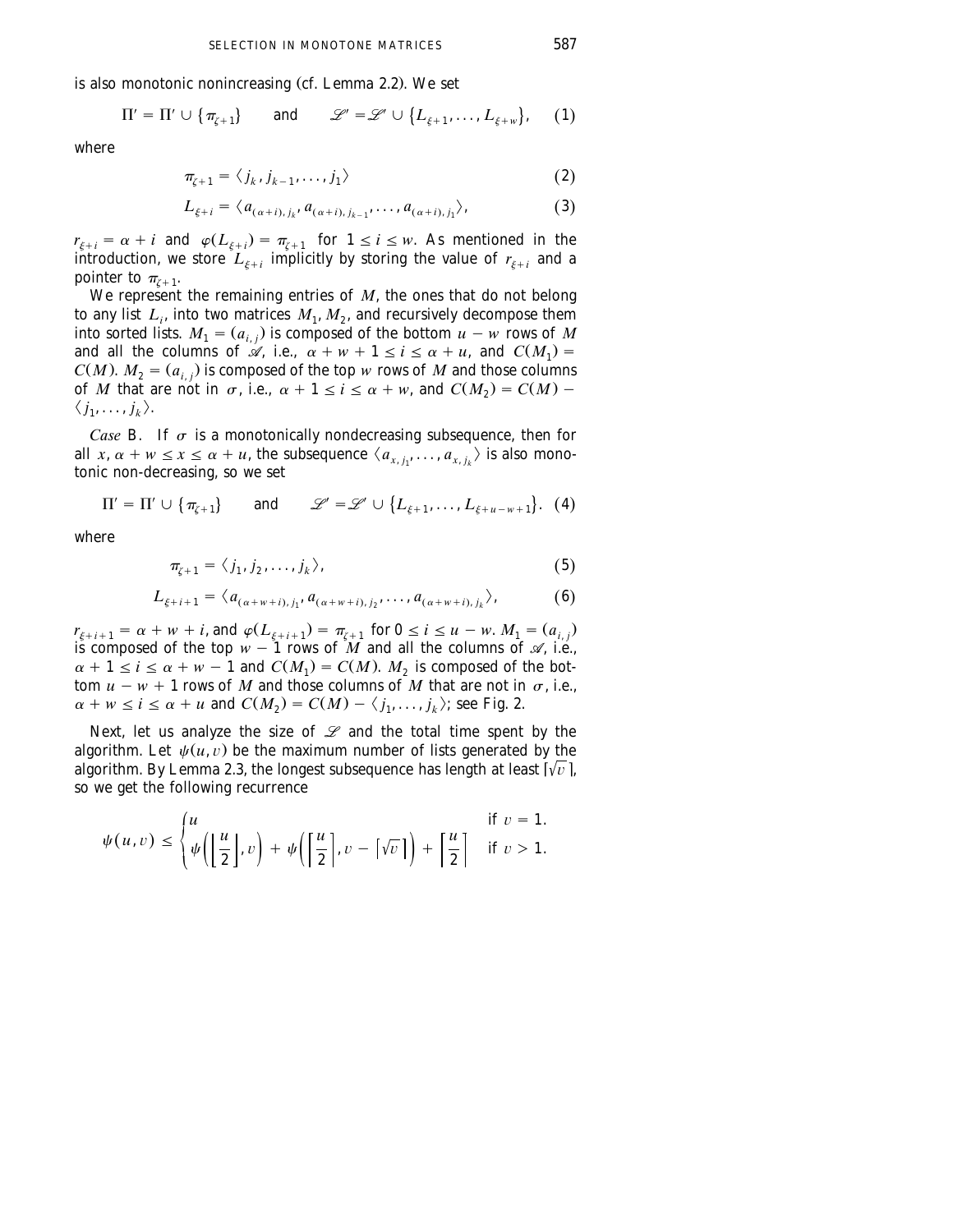We claim that the solution of this recurrence is

$$
\psi(u,v) \le 2u\sqrt{v} \,.
$$
\n<sup>(7)</sup>

Indeed, (7) is obviously true for  $v = 1$ . For  $v > 1$ , by induction hypothesis, we have

$$
\psi(u, v) \leq \psi\left(\left\lfloor \frac{u}{2} \right\rfloor, v\right) + \psi\left(\left\lceil \frac{u}{2} \right\rceil, v - \sqrt{v}\right) + \left\lceil \frac{u}{2} \right\rceil
$$
  

$$
\leq 2\left\lfloor \frac{u}{2} \right\rfloor\sqrt{v} + 2\left\lceil \frac{u}{2} \right\rceil\sqrt{v - \sqrt{v}} + \left\lceil \frac{u}{2} \right\rceil
$$
  

$$
\leq u\left(\sqrt{v} + \sqrt{v - \sqrt{v}} + \frac{1}{2}\right)
$$
  

$$
\leq 2u\sqrt{v},
$$

because  $\sqrt{v} - \sqrt{v} + 1/2 < \sqrt{v}$ .

Let  $T(u, v)$  be the maximum running time of the algorithm. Since we spend  $O(v, \log v)$  time in computing the monotonic subsequence  $\sigma$  and  $O(u + v)$  time in generating the lists plus the two submatrices  $M_1$  and  $M_2$ , we have

$$
T(u,v) \leq T\left(\left\lfloor \frac{u}{2} \right\rfloor, v\right) + T\left(\left\lceil \frac{u}{2} \right\rceil, v - \sqrt{v}\right) + O(u + v \log v).
$$

Following the same calculations as above, it can be shown that

$$
T(u,v) = O(u\sqrt{v} + v^{3/2}\log u \log v).
$$

This implies that  $|\mathcal{L}| \leq 2m\sqrt{n}$ , and that the total time spent in computing  $\mathscr{L}$  is  $O(m\sqrt{n} + n^{3/2} \log n \log m)$ .

The running time can be improved to  $O(m\sqrt{n} + n^{3/2} \log \log n)$  using the algorithm of Bar Yehuda and Fogel [11]. Instead of computing the longest monotone subsequence of *U*, we partition *U* into at most  $2\sqrt{v}$ monotone sequences,  $U_1, \ldots, U_r$ , each of length at most  $\sqrt{v}$ . Suppose  $U_j$  is a monotonic nonincreasing sequence. We update  $\Pi'$ ,  $\mathcal{L}'$  as in (1)–(3). Let  $M_j$  be the submatrix of *M* consisting of bottom  $\lfloor u/2 \rfloor$  rows of *M* and those columns of *M* that are in  $U_i$ . Similarly, if  $U_j$  is a monotonic nondecreasing subsequence, we update  $\mathcal{L}$ ,  $\Pi'$  as in  $(4)$ – $(6)$ , and set *M*<sub>i</sub> to be the submatrix of *M* consisting of top  $w - 1$  rows of *M* and those columns of *M* that are in  $U_i$ . We recursively decompose  $M_i$  into sorted lists. Repeating this procedure for all  $U_i$ ,  $1 \le j \le r$ , we obtain the family *L*. The recurrence for the maximum running time  $T(u, v)$  now becomes

$$
T(u,v) \leq \sum_{i=1}^r T([u/2],v_i) + O(u\sqrt{v} + v^{3/2}),
$$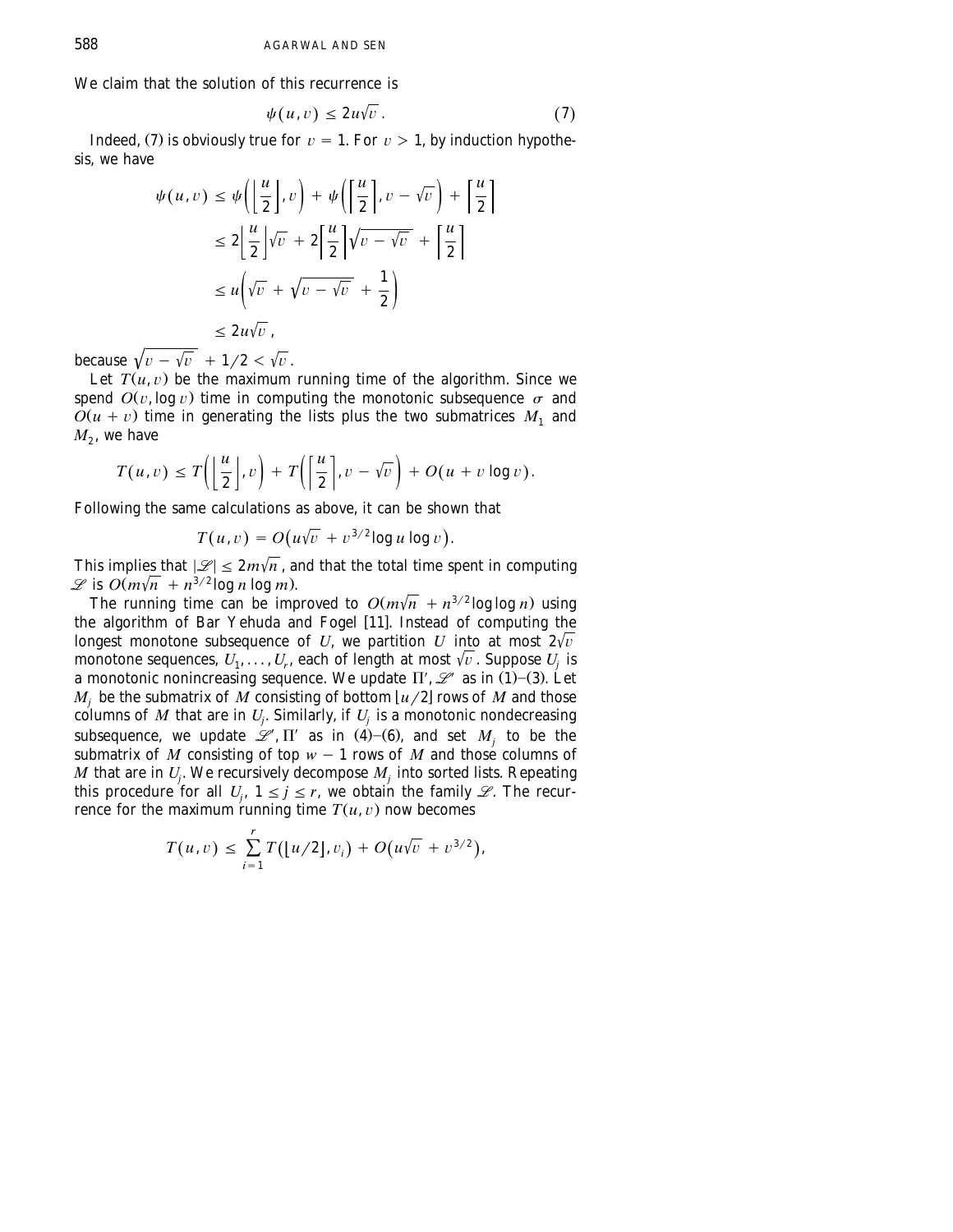where  $\max_{i \leq r} v_i \leq \sqrt{v}$  and  $\sum_{i=1}^r v_i = v$ . The solution of the above recurrence is easily seen to be

$$
T(u,v) = O(u\sqrt{v} + v^{3/2}\log\log v).
$$

Hence, we can conclude:

LEMMA 2.4. *Any*  $m \times n$  totally monotone matrix can be decomposed in  $time\ O(m\sqrt{n} + n^{3/2}\log\log n)$  into a set  $\mathcal{L} = \{L_1, \ldots, L_n\}$  of  $O(m\sqrt{n})$  non*decreasing lists.*  $\mathscr L$  *is stored implicitly so that for any pair*  $(i, j)$ *, the jth element of*  $L_i$  can be accessed in  $O(1)$  time.

#### *2.2. Selecting the kth Element*

Let  $\mathcal{L} = \{L_1, \ldots, L_t\}$  be a set of *t* lists, each sorted in nondecreasing order, and let us assume that, for any  $i \leq t$  and  $j \leq |L_i|$ , the *j*th item of  $L_i$ can be obtained in  $O(1)$  time. We present an algorithm, which is a simplified version of the algorithm by Frederickson and Johnson [24], for

selecting the *k*th smallest item in  $\bigcup_{1 \le i \le t} L_i$ .<br>Let  $p = \left[\log_2(\max_{L \in \mathcal{L}} |L|)\right] \le \left[\log_2 n\right]$ . Without loss of generality assume that each list  $L_i \in \mathcal{L}$  has exactly  $2^p$  elements; if  $|L_i| < 2^p$ , then we assume that  $2^p - |L_i| \infty$ 's are padded at the end of  $L_i$ . The algorithm works in  $p$  phases. In the beginning of the *i*th phase, we have a set  $\Lambda$  of at *p*y<sub>i</sub> most 2*t* lists, each of size  $m_i = 2^{p-i}$  (including the padded  $\infty$ 's), and a parameter  $s \leq k$ . Each list in  $\Lambda$  is a contiguous sublist of some list in  $\mathcal{L}$ , and the *s*th element of  $\bigcup \Lambda$  is the same as the *k*th element of  $\bigcup \mathcal{L}$ . Initially,  $\Lambda = \mathcal{L}$  and  $s = k$ . The goal is to find the *s*th element in the set U A.

In the *i*th set we first divide each list  $\lambda \in \Lambda$  into two lists  $\lambda_1, \lambda_2$ :  $\lambda_1$ consists of the first  $m_i/2$  elements of  $\Lambda$ , and  $\lambda_2$  consists of the next  $m_i/2$ elements of  $\Lambda$ . Let  $\overline{\Lambda}$  denote the set of lists after the divide step. Next, we discard some of the lists in  $\overline{\Lambda}$  that are guaranteed not to contain the *s*th element of  $\cup \overline{\Lambda}$ .

Recall that we are not storing the lists of  $\Lambda$  explicitly, so the divide step is somewhat involved. For each list  $\lambda \in \Lambda$ , we store the following information

(i) The list  $L_i \in \mathcal{L}$  that contains  $\lambda$ , and

(ii) the index of the first item of  $\lambda$  in  $L_j$ .

When we split  $\lambda$  into  $\lambda_1$ ,  $\lambda_2$ , this information for both  $\lambda_1$ ,  $\lambda_2$  can be computed in  $O(1)$  time. The prune-step works in two stages. Let  $\alpha =$  $[s/m_i] + t$ , and let  $\lambda(i)$  denote the *i*th element of  $\lambda$ . We select the  $\alpha$ th smallest element,  $x_{\alpha}$ , from the set  $A = {\lambda(1) | \lambda \in \tilde{\Lambda}}$ ; *A* can be obtained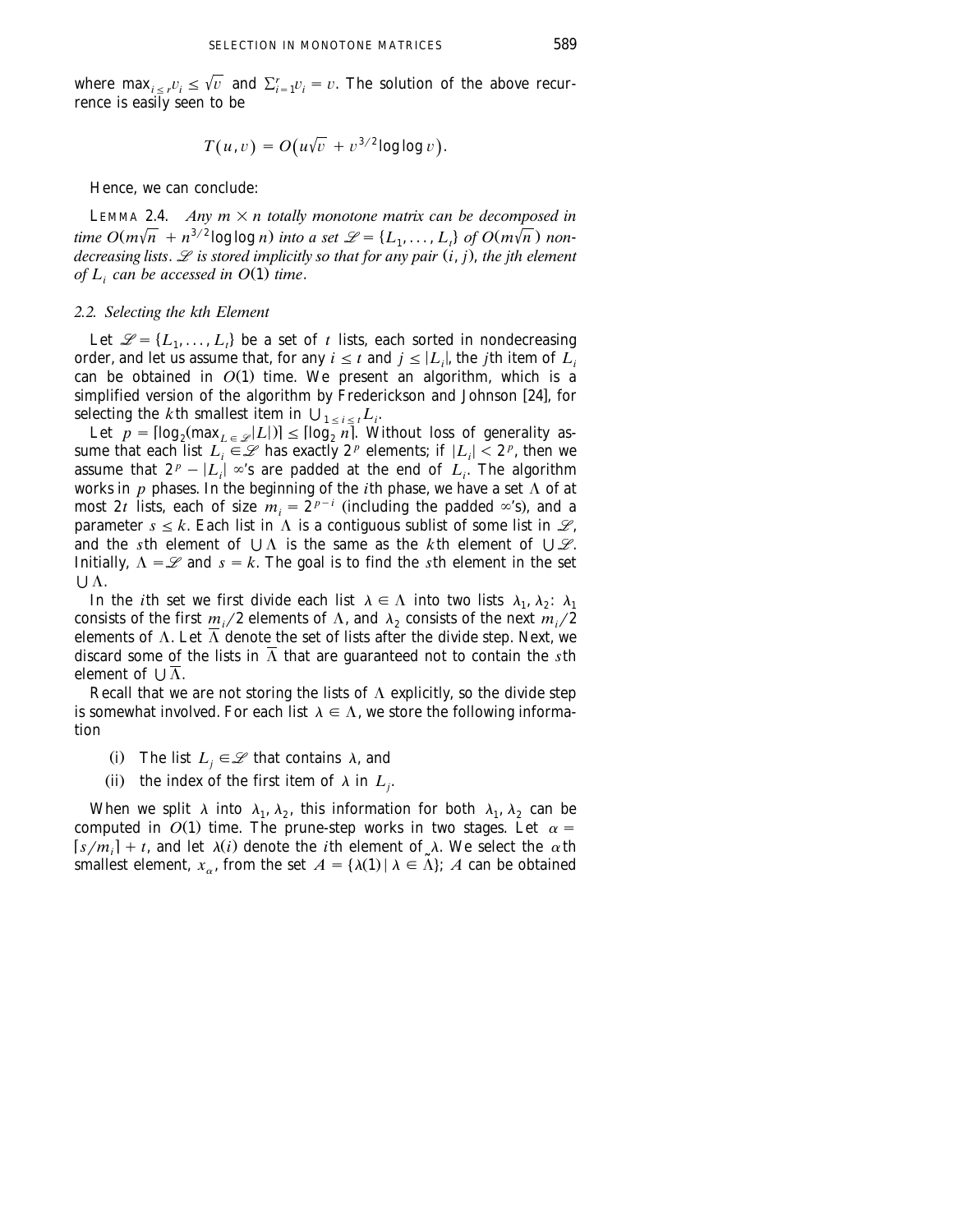in  $O(|\overline{\Lambda}|)$  time and  $x_{\alpha}$  can be computed in another  $O(|\overline{\Lambda}|)$  time. If  $\alpha < |\overline{\Lambda}|$ , we discard all  $|\overline{\Lambda}| - \alpha$  lists of  $\overline{\Lambda}$  whose minimum item is not smaller than  $x_{\alpha}$ . Next, let  $\beta = \lfloor s/m_i \rfloor - t$ . If  $\beta > 0$ , we select the  $\beta$ th element,  $x_{\beta}$ , from the set  $B = {\lambda(m_i)} |\lambda \in \overline{\Lambda}$ , and discard all the lists whose maximum element is not larger than  $x_{\beta}$ . The second stage prunes at least  $\beta$  lists. Set  $s = s - \beta m_i$ .

After the *p*th step each list in  $\overline{\Lambda}$  has at most one item. We then use the linear-time selection algorithm to find the *s*th item in another  $O(t)$  time.

Notice that after each phase, at most 2t lists are retained in  $\overline{\Lambda}$ , because at least  $|\overline{\Lambda}| - \alpha + \beta \leq |\overline{\Lambda}| - 2t$  lists are deleted by the prune step. The running time of the algorithm is thus  $O(tp) = O(m\sqrt{n} \log n)$ . The correctness of the algorithm follows from the fact that in the *i*th step, the *s*th element of  $\cup \overline{\Lambda}$ ,  $x_s$ , cannot lie in one of the discarded lists; see the original paper [24] for a proof.

Plugging this algorithm to Lemma 2.4, we can conclude:

**THEOREM 2.5.** Let  $\mathcal A$  be an  $m \times n$  totally monotone matrix, and let  $k \leq m$ n be some positive integer. The kth smallest item of  $\mathcal A$  can be computed  $\int$ *in time O* $(m\sqrt{n} \log n + n^{3/2} \log \log n)$ .

# *2.3. Generalized Row Selection*

By modifying the above algorithm in an obvious manner, we can solve the generalized row selection problem: Let  $\mathbf{k} = \langle k_1, k_2, \ldots, k_m \rangle$  be a vector of length *m*, where each  $k_i \leq n$  is a positive integer. The goal is to select the  $k_i$ <sup>th</sup> smallest item from the *i*th row of  $\mathscr A$ . We decompose  $\mathscr A$  into a set *L* of nondecreasing lists as above. *L* is again represented implicitly using the set  $\Pi$  of index-arrays. Let

$$
\mathcal{L}_i = \left\{ L_j \,|\, r_j = i \right\}
$$

be the subset of lists belonging to the *i*th row of *A*. We run the above selection algorithm for each  $\mathcal{L}_i$  separately and select the  $k_i$ th item of  $\mathcal{L}_i$ . The running time for each  $\mathscr{L}_i$  is  $O(|\mathscr{L}_i| \log n)$ , thereby implying that the overall running time is again  $O(m\sqrt{n} \log n + n^{3/2} \log \log n)$ . Hence, we have

THEOREM 2.6. Let  $\mathcal A$  be an  $m \times n$  totally monotone matrix and let **k** be  $a$  vector of length m as defined above. The  $k<sub>i</sub>$ th smallest item of the ith row of  $\mathscr A$ , for all  $1 \le i \le n$ , can be computed in time  $O(m\sqrt{n} \log n + n^{3/2} \log \log n)$ .

We conclude this section by mentioning an application of Theorems 2.5 and 2.6. Let *P* be a simple *n*-gon. The *geodesic distance* between two points  $p, q \in P$  is the length of the shortest path connecting  $p, q$  that lies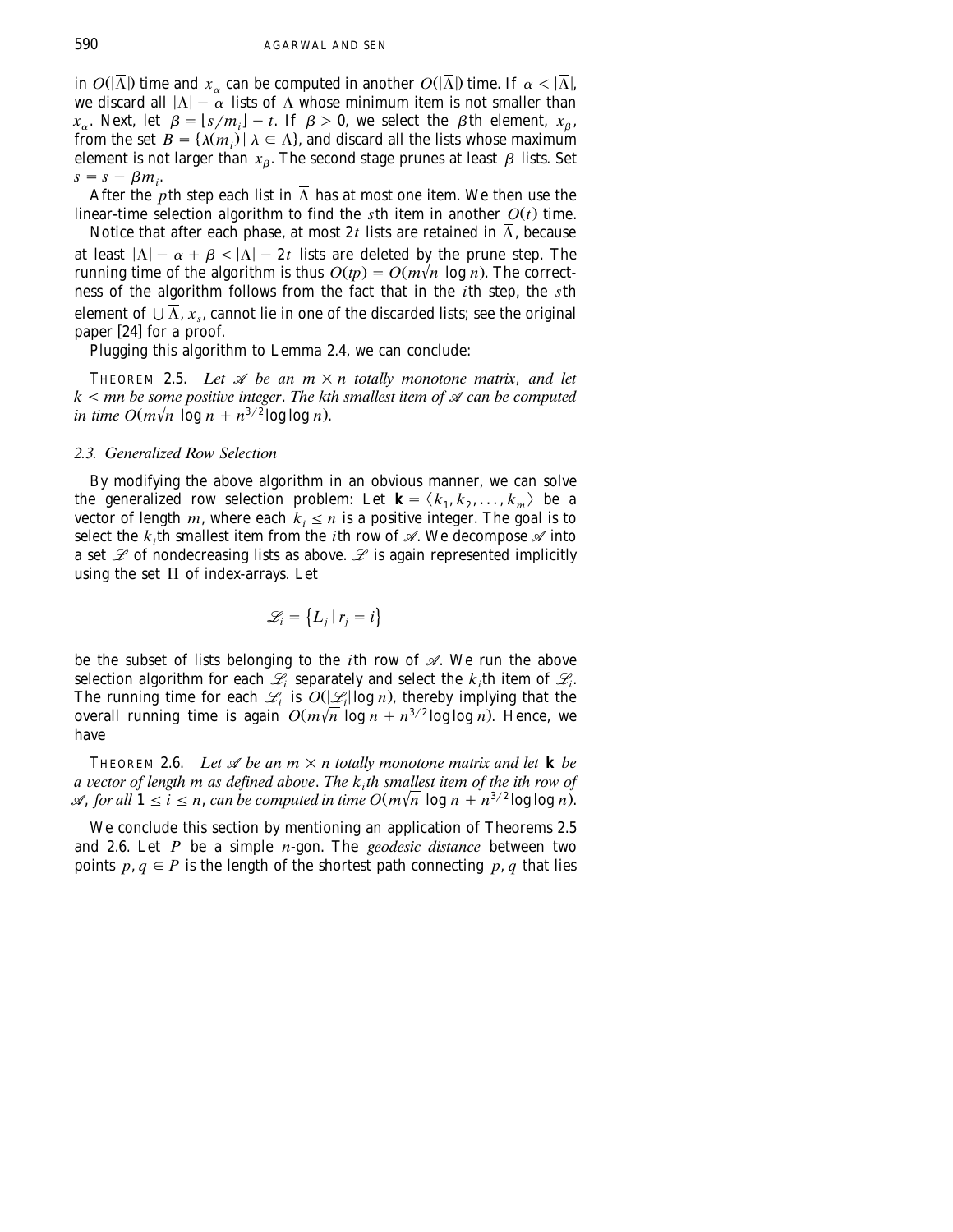inside  $P$ . As shown in [27], the geodesic-distance matrix for the vertices of *P* can be represented as a totally monotone matrix. Moreover, using the data structure of Guibas and Hershberger [26], each entry of the matrix can be computed in  $O(\log n)$  time. Hence, the *k*th smallest geodesic distance between the vertices of *P* can be computed in time  $O(n^{3/2} \log^2 n)$ time, and the *k*th closest neighbor of every vertex of *P* can also be computed in time  $O(n^{3/2} \log^2 n)$ .

THEOREM 2.7. *Let P be a simple n-gon. For a given positive integer*  $k \leq$  $\binom{n}{2}$ , the kth smallest geodesic distance between the vertices of P can be computed in time  $O(n^{3/2} \log^2 n)$ . For a given vector  $\mathbf{k} = \langle k_1, \ldots, k_n \rangle$ , where *each*  $k_i \leq n$ , *the*  $k_i$ *th nearest neighbor of the ith vertex of P (over all*  $1 \le i \le n$  can be computed in time  $O(n^{3/2} \log^2 n)$ .

*Remark* 2.8. It might be possible to improve the running time in the above theorem by a logarithmic factor, using the ideas similar to those in [27], but we feel that this improvement is not worth the effort.

# 3. COMPUTING ALL *k*th NEAREST NEIGHBORS

Let *S* be a set of *n* points in the plane in convex position and let  $\mathbf{k} = \langle k_1, k_2, \ldots, k_n \rangle$  be a vector of length *n*, where each  $k_i \leq n$  is a positive integer. The goal is to compute the  $k<sub>i</sub>$ th nearest neighbor of  $p<sub>i</sub>$  for  $i \leq n$ . Before describing the algorithm in detail, we explain our overall approach.

We first present a data structure for the *circular range*-*searching* problem: Let *S* be a set of *n* points and *P* a convex polygon, with  $n^{O(1)}$ . vertices, in the plane. Preprocess *S* and *P* into a data structure so that for a query disk *D* whose center lies on  $\partial P$ ,  $|D \cap S|$  can be computed efficiently. Using this algorithm as a subroutine and applying the parametric-search technique, we obtain an efficient algorithm for answering *k*th nearest-neighbor queries for points on  $\partial P$  (i.e., for a query point  $p \in \partial P$ and a positive integer  $k \leq n$ , we wish to determine the *k*th nearest neighbor of *p*..

# *3.1. Circular Range Searching*

In this subsection we show that if the center of the query disk always lies on the boundary of a convex polygon *P*, then a circular range query can be answered in  $O(\log n)$  time using only  $O(n^2)$  space. We then combine it with the data structure of Agarwal and Matoušek [3] to obtain a  $space/query-time trade-off.$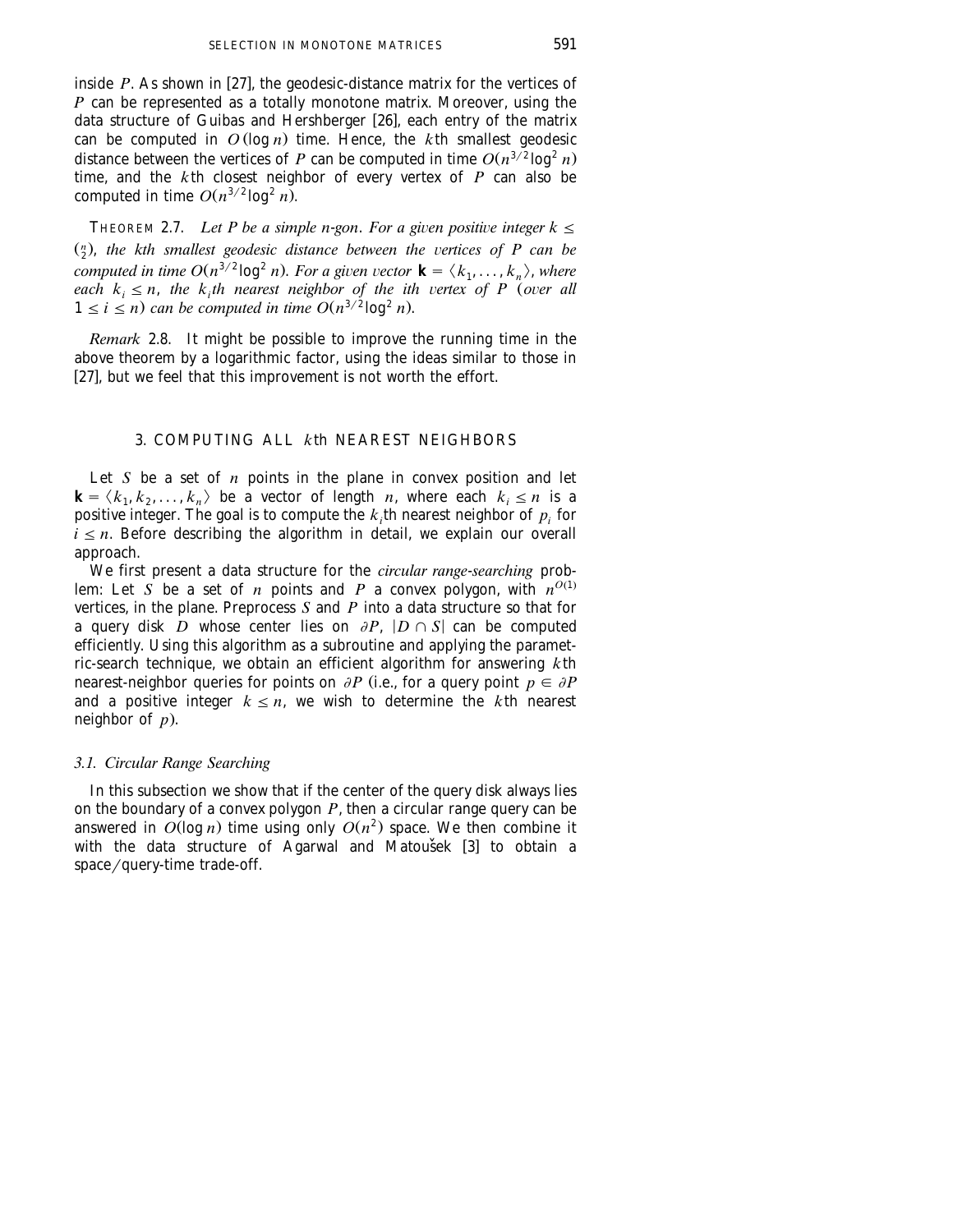*Data Structure with O*(log *n*) *Query Time*. Let *S* be a set of *n* points in the plane. For a pair of points  $p_i$ ,  $p_i \in S$ , let  $\ell_i$  denote the perpendicular bisector of  $p_i$  and  $p_j$ , and let

$$
\mathcal{L} = \left\{ \mathcal{C}_{ij} | 1 \le i < j \le n \right\}.
$$

For a point *q* in the plane, let  $\sigma(q)$  denote the sequence of points of *S* sorted in a nondecreasing order of their distances from  $q$ , i.e., if  $d(q, p_{i})$  $\leq d(q, p_{i_2}) \leq \cdots \leq d(q, p_{i_n})$ , then

$$
\sigma(q)=\langle p_{i_1},p_{i_2},\ldots,p_{i_n}\rangle.
$$

We will refer to  $\sigma(q)$  as the *distance-ordering* of *S* with respect to *q*. It can be easily verified that, for any two points  $q, q'$  lying in the same face of  $\mathcal{A}(\mathcal{L})$ ,  $\sigma(q) = \sigma(q')$ . Abusing the notation slightly, let  $\sigma(f)$  denote the distance-ordering with respect to any point in the face f of  $\mathcal{A}(\mathcal{L})$ .

LEMMA 3.1. *If f and f' are two adjacent faces in*  $\mathcal{A}(\mathcal{L})$  separated by the *time*  $\ell_{kl}$ , *then*  $p_k$ ,  $p_l$  are adjacent in  $\sigma(f)$  and  $\sigma(f')$ . Moreover, if

$$
\sigma(f) = \langle p_{i_1}, \ldots, p_{i_m}, p_k, p_l, p_{i_{m+3}}, \ldots, p_{i_n} \rangle.
$$

*then*

$$
\sigma(f')=\langle p_{i_1},\ldots,p_{i_m},p_l,p_k,p_{i_{m+3}},\ldots,p_{i_n}\rangle.
$$

If we know the face  $f$  of  $\mathcal{A}(\mathcal{L})$  that contains the center of a disk *D* and the distance ordering  $\sigma(f)$ , then  $|S \cap D|$  can be computed by a binary search on  $\sigma$  *f*) – find the first element in  $\sigma$  *f*) whose distance from the center of *D* is more than the radius of *D*. However, we cannot afford to store the entire arrangement  $\mathcal{A}(\mathcal{L})$ , because there are  $\Omega(n^4)$  faces in  $\mathcal{A}(\mathcal{L})$ . This is where we use the fact that the center of *D* lies on  $\partial P$ .

Partition  $\partial P$  into maximal connected intervals that do not intersect any line of  $\mathcal{L}$ , so that each interval lies within a face of  $\mathcal{A}(\mathcal{L})$ . Let  $\mathcal{I} =$  $\langle I_1, \ldots, I_m \rangle$  be a sequence of the resulting intervals sorted along  $\partial P$  in clockwise direction;  $m = O(n^2)$ , for any line intersects  $\partial P$  in at most two points. Since each interval  $I_i$  lies within a single face of  $\mathcal{A}(\mathcal{L})$ , the distance ordering of *S* with respect to all points of  $I_i$  remains the same, and let  $\sigma(I_i)$  denote this ordering. See Fig. 3. We store each  $\sigma(I_i)$  in a binary search tree  $T_j$ , whose *i*th leftmost node  $v$  stores the index *i* (which we refer to as the *rank* of v in  $T_i$ ), and the *i*th element of  $\sigma(I_i)$ . (Instead of storing *i*, we can also store the number of nodes in the subtree rooted at *i*.) For a query disk *D*, whose center lies on  $\partial P$ ,  $|S \cap D|$  can be computed in a straight-forward manner by traversing a path of  $T_i$ . Since  $\sigma(I_i)$  and  $\sigma(I_{i+1})$  differ only in two adjacent positions, and  $\sigma(I_{i+1})$  can be obtained from  $\sigma(I_i)$  by swapping two adjacent elements, we can use a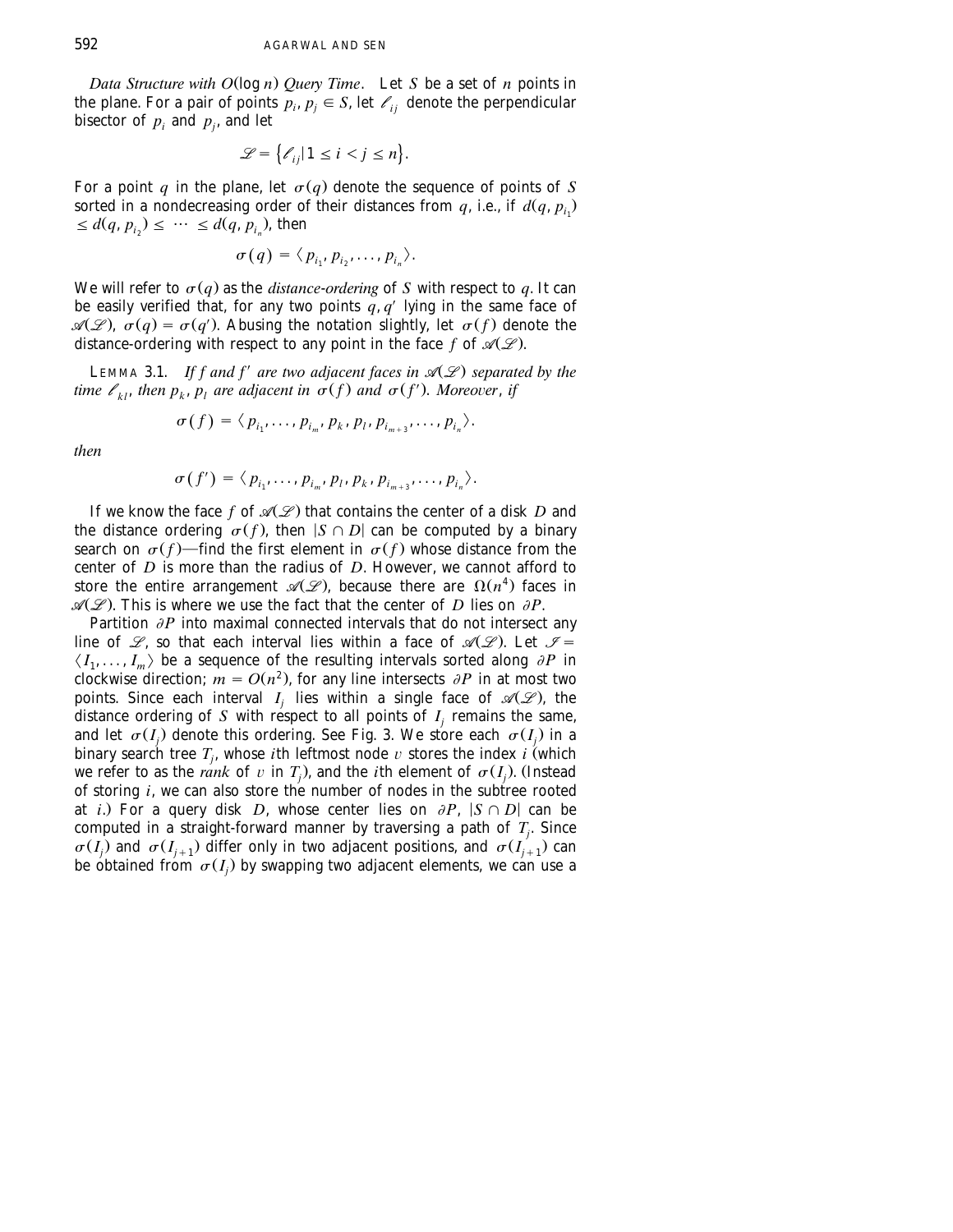

FIG. 3.  $S = \{p_1, p_2, p_3, p_4, p_5\}$ , *P*, and  $\mathcal{I} = \{I_1, \ldots, I_{14}\}$ .

persistent data structure to store all  $T_i$ 's [36]. We cannot use the update procedures described in [36] directly, because we are storing the rank of  $v$ (or the number of nodes in the subtree rooted at  $v$ ) at each node  $v$  of  $T_j$ ; see [36] a more detailed discussion. To circumvent this problem we use a variant of their data structure, tailored to our application. Since the insertions and deletions are not arbitrary in our case, the update procedures are somewhat simpler than the ones described in [36].

Recall that each node in the persistent data structure, described by Sarnak and Tarjan [36], has an extra pointer (other than the standard "left" and "right" pointers). Whenever we want to modify the information stored at any node  $v$ , we make a new copy  $v'$  and  $v$  and store the updated information there. If  $v$  is the root of the tree, we are done. Otherwise, let *w* be the parent of  $v$ . If the extra pointer of  $w$  is free, it now points to  $v'$ . If the extra pointer of  $w$  is not free,  $w$ , too, is copied. Thus, copying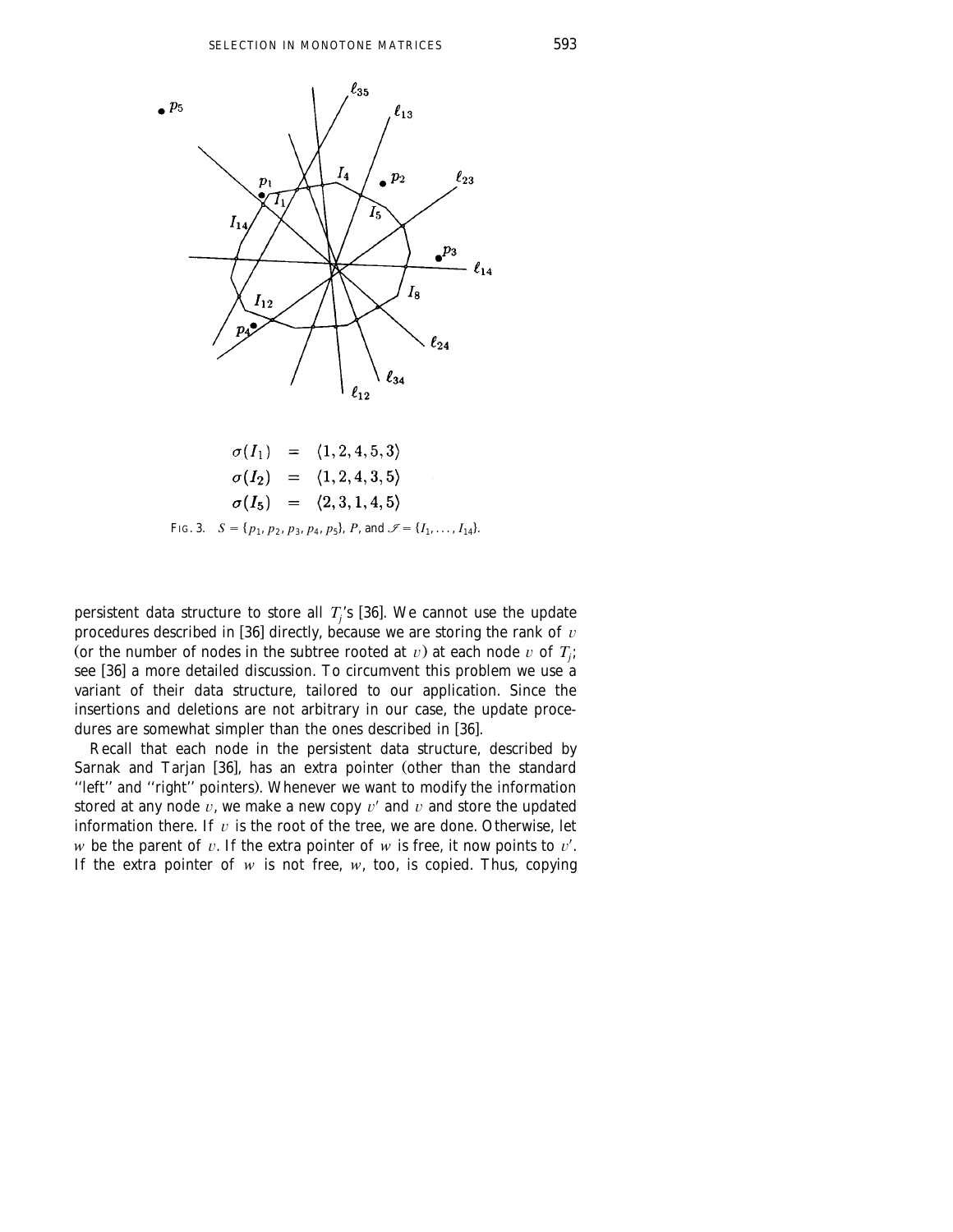propagates through successive ancestors until the root is copied or a node with the free extra pointer is reached: see [36] for details.

We now describe how to modify the update procedures to suit our application. Let *D* denote the overall data structure; *D* is a dag that implicitly stores all  $T_i$ 's in the sense that  $T_i$  is a subgraph of  $\mathcal{D}$ , and that given a node  $v \in T_i$ , we can find the children of v in  $T_i$  in  $O(1)$  time. We also maintain an array *A* of length *m* whose *j*th entry stores a pointer to a root of  $\mathscr{D}$  that corresponds to the root of  $T_i$ . Each node  $v \in \mathscr{D}$  stores the following information.

- (i) A point of *S*, denoted as  $val(v)$ :
- (ii) an integer, called  $rank(v)$ , which is defined below;

(iii) three pointers—*left*, *right*, and *extra*. Initially, when  $v$  is created,  $extra (v)$  pointer is free. As the algorithm progresses, the extra pointer is assigned to one of its children;

(iv) An integer, denoted as  $ver(v)$ , which is 0 if the extra pointer of *v* is free;  $ver(v) = j$  if the extra pointer was assigned while processing  $I_j$ ;

(v) a bit, denoted as  $\xi(v)$ ;  $\xi(v) = 0$  if the extra pointer is assigned to the left child of v, and  $\xi(v) = 1$  if the extra pointer is assigned as the right child of  $v$ .

*D* is constructed incrementally by processing the intervals of *I* one by one. Let  $\mathcal{D}_i$  denote the data structures storing  $T_1, \ldots, T_i$ .  $\mathcal{D}_1 = T_1$  is a minimum-height binary tree storing  $\sigma(I_1)$ . The *i*th leftmost node  $v_i$  of  $\mathcal{D}_1$ stores the *i*th element of  $\sigma(I_1)$ ,  $rank(v_i) = i$ , and  $ver(v) = 0$ . Roughly speaking,  $\mathscr{D}_{i+1}$  can be obtained from  $\mathscr{D}_i$  as follows: let  $\mathscr{C}_{kl}$  be the line separating  $I_i$  and  $I_{i+1}$ , and let  $u, v$  be the nodes corresponding to  $T_i$  that store  $p_k$ ,  $p_l$ , respectively. We make new copies  $u'$ ,  $v'$  of  $u$  and  $v$ , and store  $p_k$  at v' and  $p_l$  at u' (i.e., swap  $p_k$  and  $p_l$ ), and propagate the copying of nodes to the ancestors of  $u$  and  $v$ , as sketched above. See Fig. 4.

We now describe in detail how to construct  $\mathcal{D}_{j+1}$  from  $\mathcal{D}_j$ . The nodes  $u, v$  can be located in  $O(\log n)$  time by searching  $T_i$  with  $p_k$  and  $p_l$ , respectively; see below for details of the search procedure. Since  $p_k$  and  $p_l$ are adjacent in  $\sigma(I_i)$ , either *u* is a descendant of *v*, or vice-versa. Without loss of generality, assume that  $u$  is a descendant of  $v$ . We create a new node *x* with  $val(x) = p_i$ ,  $rank(x) = rank(u)$ ,  $ver(x) = 0$ . If  $ver(u) = 0$ (i.e., the extra pointer of *u* is free), then *left*(*x*) = *left*(*u*) and *right*(*x*) = *right*(*u*). Otherwise, if  $\xi(u) = 0$  (resp.  $\xi(u) = 1$ ), then *left*(*x*) = *extra*(*u*),  $right(x) = right(u)$  (resp.  $left(x) = left(u)$ ,  $right(x) = extra(u)$ ). Let *z* be the highest ancestor of *u* such that, for all nodes *w* on the path from *z* to the parent of *u*,  $ver(w) > 0$ . For each such node *w*, we create a new node *w'*. If  $w = v$ , then we set  $val(w') = p_k$ , otherwise we set  $val(w') = val(w)$ .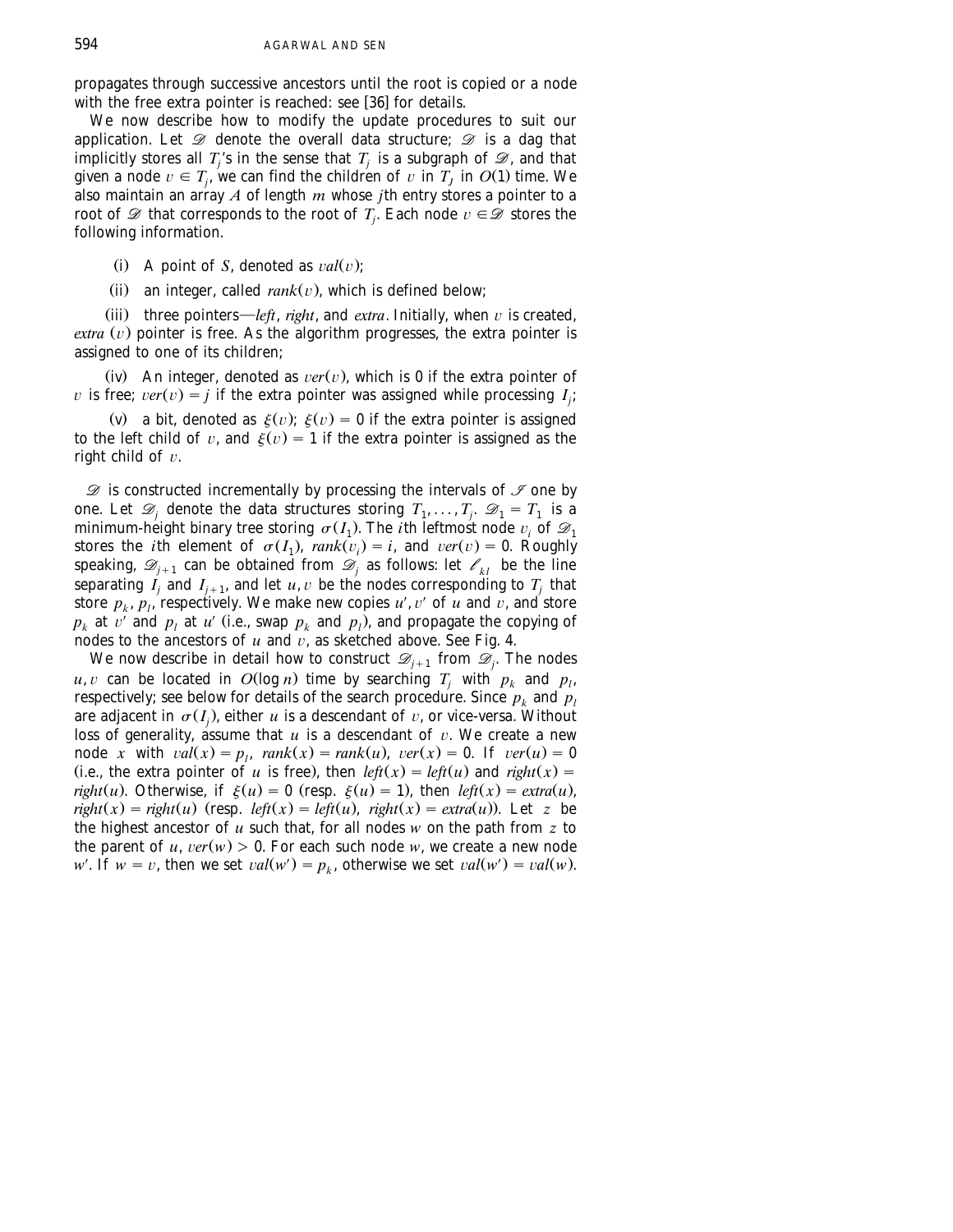

FIG. 4.  $\mathscr{D}_1, \mathscr{D}_2, \mathscr{D}_3, \mathscr{D}_5$  for *S* and *P* shown in Figure 3;  $\sigma(I_1) = \langle 1, 2, 4, 5, 3 \rangle$ ,  $\sigma(I_2) =$  $\langle 1, 2, 4, 3, 5 \rangle$ ,  $\sigma(I_3) = \langle 1, 2, 3, 4, 5 \rangle$ ,  $\sigma(I_4) = \langle 2, 1, 3, 4, 5 \rangle$ ,  $\sigma(I_5) = \langle 2, 3, 1, 4, 5 \rangle$ .

We also set  $rank(w') = rank(w)$  and  $ver(w') = 0$ . The left and right pointers of  $w'$  are assigned in the same way as of  $x$ . If  $z$  is not the root of  $\mathscr{D}$ , then let *y* be the parent of *z*. If *z* is the left (resp. right) child of *y*, then we set *extra(y)* = *z*, *ver(y)* = *j* + 1, and  $\xi(y) = 0$  (resp.  $\xi(y) = 1$ ).

Next, if  $v$  is an ancestor of  $z$ , we repeat the same procedure for  $v$ . This completes the description of the update procedure. Finally, we store a pointer to the root of  $T_{i+1}$  at  $A[j+1]$ .

Let *D* be a query disk with center  $c \in \partial P$  and radius *r*. We compute  $|D \cap S|$  as follows. We first find in  $O(\log n)$  time the interval  $I_i \in \mathcal{I}$  that contains *c*: *A*[*j*] gives the pointer to the root *z* of *T<sub>j</sub>*. We search in  $\mathscr{D}$  with the triple  $(c, r, j)$ , starting from *z*. Suppose we are at node v. Let  $p_k$  be the point stored at v. If  $d(c, p_k) = r$ , we return  $rank(v)$ . If  $d(c, p_k) > r$  (resp.  $d(c, p_k) < r$ , we descend to the left (resp. right) child of v in  $T_i$ . If v does not have the right (resp. left) child, then we return  $rank(v)$  (resp.  $rank(v)$ - 1). The left and right children of  $v$  in  $T_j$  can be computed in  $O(1)$  time, as follows. If  $0 < ver(v) \leq j$  and  $\xi(v) = 0$  (resp.  $\xi(v) = 1$ ), then the extra pointer of v points to the left (resp. right) child of v in  $T_i$ , and its right (resp. left) pointer points to the right (resp. left) child of  $v$  in  $T_j$ . Otherwise, the left and right pointers points to the children of  $v$  in  $T_i$ . The total query time is thus  $O(\log n)$  time. Notice that the same procedure can also compute the *k*th nearest neighbor of a point  $p \in P$ .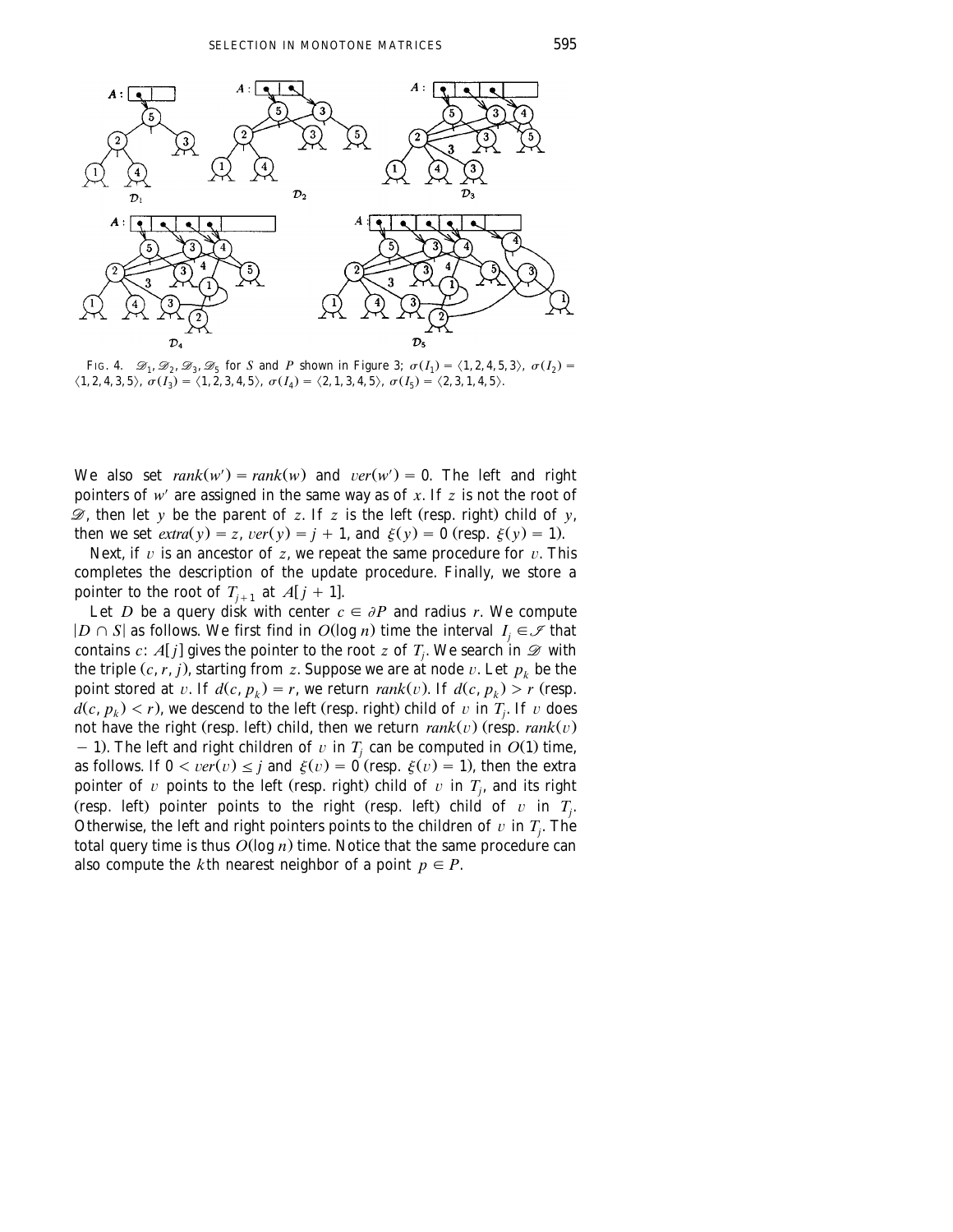THEOREM 3.2. *Let S be a set of n points in the plane*, *and let P be a convex polygon. S and P can be preprocessed in time*  $O(n^2 \log n)$  *into a data* structure of size  $O(n^2)$ , so that the number of points lying in a query disk *whose center lies on*  $\partial P$  *can be counted in*  $O(\log n)$  *time. The same data structure can also compute the kth nearest neighbor of a query point*  $p \in P$  *in*  $time$   $O(log n)$ .

*Space* / *Query-Time Trade-Off.* We can obtain a space / query-time tradeoff by combining Theorem 3.2 with a data structure proposed by Agarwal and Matoušek [3] for the range-searching problem. For circular range searching, their data structure consists of a partition tree *T* on *S*, each of whose node v is associated with a subset  $\hat{S}_v \subseteq S$  and a "pseudotrapezoid"  $\tau_{ij}$  such that  $S_{ij} \subseteq \tau_{ij}$ ;  $\tau_{ij}$  has at most four sides—the left and right sides are vertical segments and the top and bottom sides are portions of quadratic curves (see [3] for details). The degree of each node is  $r$  for some constant *r*. If  $w_1, \ldots, w_r$  are the children of v, then  $\max_{1 \leq i \leq r} |S_{w_i}| \leq$  $2|S_v|/r$  and  $\bigcup_{i=1}^r S_{w_i} = S_v$ , so the height of *T* is *O*(log *n*). If  $\overline{v}$  is a leaf, then  $|S_n| = O(1)$ . We say that a circle C crosses a node v if the interior of  $\tau_v$  intersects *C* and  $\tau_v \nsubseteq C$ . *T* has the property that every circle crosses at most  $O(\sqrt{r} \log^{3/2} r)$  children of any node of *T*. At each leaf v we store *S*<sup>n</sup> itself, and at each internal node  $v \in T$  we store  $|S_n|$  and  $\tau_n$ .

Let *s* be some fixed parameter for  $n \leq s \leq n^2$ . Suppose we want to construct a data structure of size *s*. Delete all those nodes of *T* whose parents are associated with less than  $\lfloor rs/n \rfloor$  points. Let *T'* denote the resulting tree. Each leaf of  $T'$  contains at most  $\lceil rs/n \rceil$  points. For each leaf  $w$  of  $T'$ , we preprocess  $S_w$  using Theorem 3.2 and replace the leaf  $w$  with the resulting structure. Let  $\Psi$  denote the overall data structure. We will refer to  $T'$  as the "top-structure" and to the structures stored at the leaves of  $T'$  as the "bottom-structures." Let  $L$  be the set of leaves of  $T'$ . Then for any  $v \in L$ ,  $|S_n| \leq [rs/n]$  and  $\sum_{v \in L} |S_n| \leq n$ . The total size of the data structure is at most

$$
O(n) + \sum_{v \in L} |S_v|^2 = O(n) + O\left(\frac{s^2}{n^2}\right) \cdot O(n^2/s) = O(s).
$$

The preprocessing time is easily seen to be  $O(s \log n)$ .

Let *D* be a query disk with center *c* and radius *r*. We visit  $\Psi$  in a top-down fashion, starting from the root. We maintain a global variable *count*, which is initially set to 0. At each step, we visit a node  $v$ . If  $v$  is leaf of T', we compute  $|D \cap S_n|$  using the algorithm of Theorem 3.2, and add this quantity to *count*. Otherwise, we do the following. If  $\tau_n \cap D = \emptyset$ , we ignore v. If  $\tau_v \subseteq D$ , we add  $|S_v|$  to *count* and do not visit any children of v. Finally, we recursively visit all the children of  $v$ . Let  $Q(m)$  be the maximum query time of the procedure in querying a subtree storing a set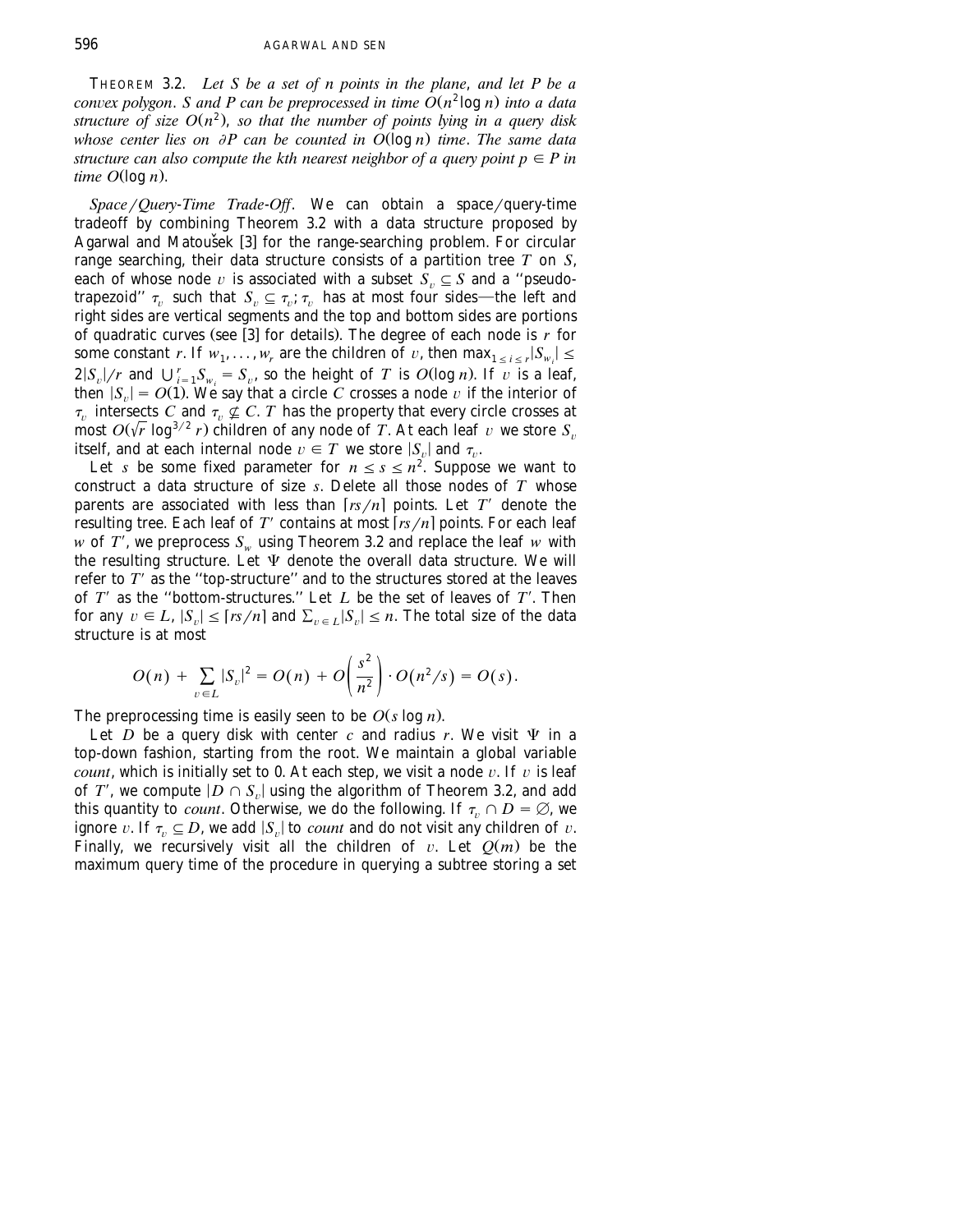of *m* points. Since  $\partial D$  crosses at most  $O(\sqrt{r} \log^{3/2} r)$  children of v, we obtain the following recurrence.

$$
Q(n) \leq \begin{cases} O(\log n) & \text{if } n_v \leq s/n, \\ \sum_{i=1}^{O(\sqrt{r} \log^{3/2} r)} Q(n/r) + O(r) & \text{if } n_v > s/n. \end{cases}
$$

The solution of the above recurrence is known to be

$$
Q(n_v) = O\left(\frac{n^{1+\varepsilon}}{\sqrt{s}}\right),\,
$$

see, e.g., [16]. The query time can be improved to  $O((n/\sqrt{s})\log^c n)$  for some constant  $c > 0$  by choosing  $r = n^{\delta}$ , for some sufficiently small  $\delta > 0$ . We leave out the details from here. Hence, we can conclude

THEOREM 3.3. Let S be a set of n points in the plane, let P be a convex *polygon, and let s be a parameter, with*  $n \leq s \leq n^2$ *. S can be preprocessed in time*  $O(s \log n)$  *into a data structure of size*  $O(s)$ *, so that the number of points lying a query disk whose center lies on*  $\partial P$  *can be counted in O* $\left(\frac{n}{\sqrt{s}}\right)$ log<sup>c</sup> *n*) *time, for some constant*  $c > 0$ *.* 

As mentioned in the introduction, if the center of a query disk lies anywhere in the plane, then  $|D \cap S|$  can be computed in time  $O(\log n)$ using  $O(n^3)$  space [14]. Plugging this data structure, instead of Theorem 3.2, into  $T'$ , we obtain:

THEOREM 3.4. *Let S be a set of n points in the plane*, *and let s be a parameter, with*  $n \leq s \leq n^3$ . *S can be preprocessed in time O(s log n) into a* <sup>*data structure of size O(s), so that the number of points lying a query disk can*</sup> be counted in  $O((n^{3/4}/s^{1/4})\log^c n)$  time, for some constant  $c > 0$ .

*Remark* 3.5. Observe that the above query procedures can be modified, without affecting the query time, so that one can also detect whether a point of *S* lies on the boundary of the query disk.

### *3.2. Applying Parametric Searching*

We now apply the parametric-searching technique, due to Megiddo [34, 35], to the above data structure for answering queries of the following form: Given a point *q* on the boundary of the convex polygon *P* and a parameter  $k \le n$ , determine its *k*th nearest neighbor,  $\varphi_k(q)$ , in *S*. The basic idea is the same as described in [2], but we have to modify their technique a little.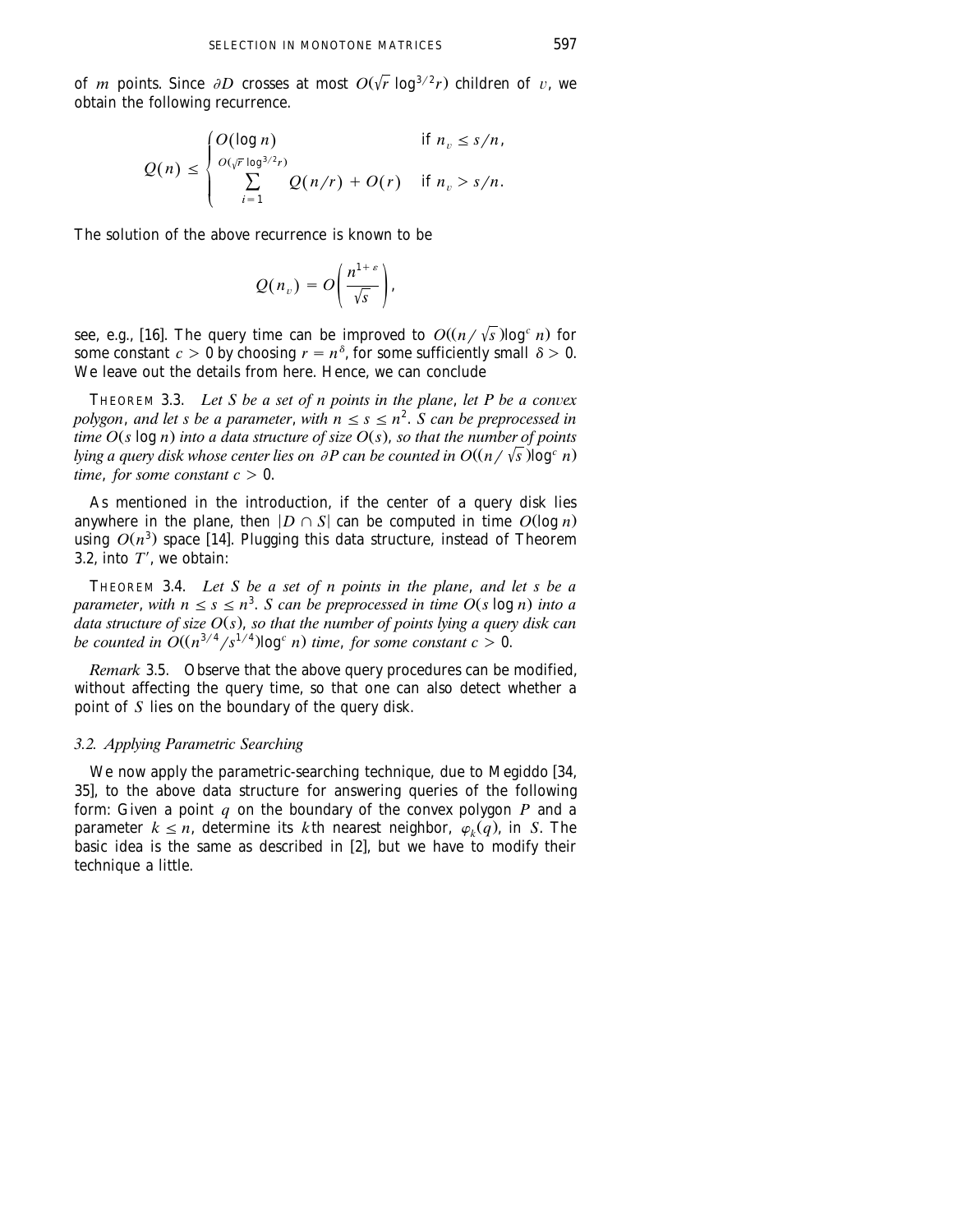Let  $r_k = d(q, \varphi_k(q))$ , and let  $D_k$  be the disk of radius  $r_k$  centered at q. We will query the data structure with  $D_k$ . We, of course, do not know the value of  $r_k$ , so we will simulate the query answering procedure, described above, without knowing the exact value of  $r_k$ .

We search through  $\Psi$  level-by-level. Let  $V_i$  be the set of nodes that we visit in the *i*th step. If a node  $v \in V$ , belongs to the bottom structure, we need to determine the relation between  $r_k$  and  $d(q, val(v))$  in order to determine whether the left or the right child of  $v$  has to be visited in the next step; let  $\delta_{\nu} = d(q, val(v))$ . If  $\nu$  is a node of the top structure, then we want to determine whether  $D_k$  crosses  $\tau_v$ ,  $D_k$  contains  $\tau_v$ , or  $D_k$  is disjoint from  $\tau_{\nu}$ . Let

$$
\delta_v^- = \min_{p \in \tau_v} d(q, p) \quad \text{and} \quad \delta_v^+ = \max_{p \in \tau_v} d(q, p)
$$

(see Fig. 5);  $D_k$  crosses  $\tau_v$  if and only if  $\delta_v^- < r_k < \delta_v^+$ , and  $D_k$  contains  $\tau_v$ if and only if  $\delta_v^+ \le r_k$ . The numbers  $\delta_v^-$ ,  $\delta_v^+$  can be computed in  $O(1)$  time. Let

$$
R_i = \{\delta_v^-, \delta_v^+ \mid v \in V_i \text{ and } v \text{ is a node of the top structure}\}
$$
  

$$
\cup \{\delta_v \mid v \in V_i \text{ and } v \text{ is a node of a bottom structure}\}.
$$

We sort  $R_i$  and, by a binary search on the sorted list, we compute  $\rho_i$ , the largest element of  $R_i$  that is less than or equal to  $r_k$ . Each step of the binary search computes  $|D(q, r) \cap S|$  for some  $r \in R_i$ . If  $|D(q, r) \cap S| \leq k$ , then  $r < r_k$ . If  $|D(q, r) \cap S| = k$  and  $\partial D$  contains a point of *S*, then  $r = r_k$ . Otherwise  $r > r_k$ . By Theorem 3.3, each step of the binary search requires  $O((n/\sqrt{s})\log^c n)$  time. If  $\rho_i = r_k$ , we already know the value of  $r_k$ , so we stop right away. Next, assume that  $\rho_i < r_k$ . For a node  $v \in V_i$  of the bottom structure, if  $\delta_v \le \rho_i$  (resp.  $\delta_v > \rho_i$ ), i.e.,  $\delta_v < r_k$  (resp.  $\delta_v > r_k$ ), then we visit the right (resp. left) child of  $\nu$  in the next step. For a node



FIG. 5.  $q, \delta_n^-, \delta_n^+$ .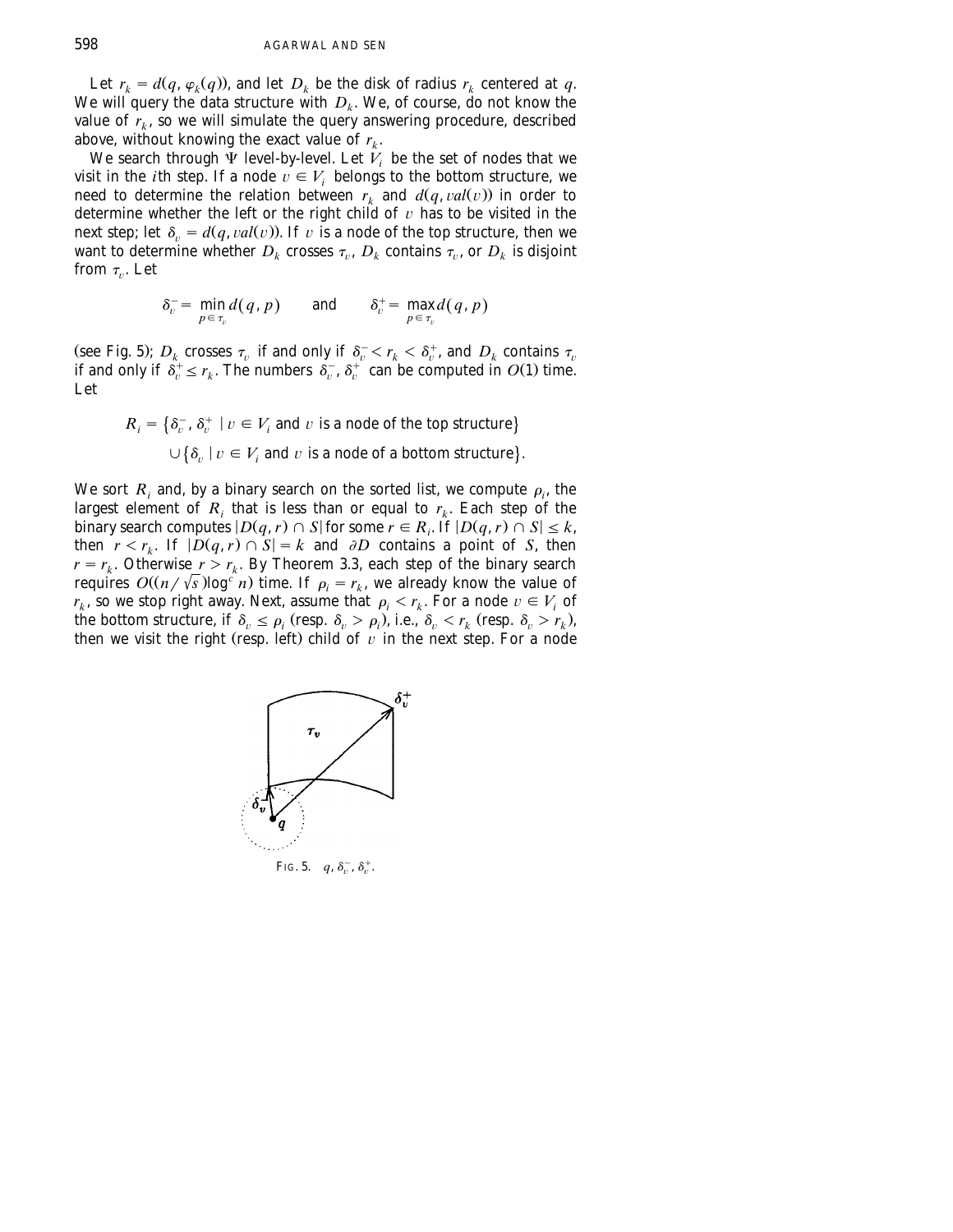$v \in V_i$  of the top structure, if  $\delta_v > \rho_i$  (i.e.,  $\delta_v > r_k$ ), then  $\tau_v$  and  $D_k$  are disjoint, so we ignore v. If  $\delta_v^+ \le \rho_i$  (i.e.,  $\delta_v^+ \le r_k$ ), then  $\tau_v \subseteq D_k$ , and therefore we add  $|S_n|$  to *count*. If none of these two conditions is satisfied, then  $D_k$  crosses  $v$  and we visit all the children of  $v$  in the next step. By repeating this step for all nodes in  $V_i$ , we have at our disposal all the nodes that we have to visit in the next step. It can be shown that during the simulation of the algorithm, the outcome of one of the oracle calls (computation of  $|D(q, r) \cap S|$ ) will be  $r = r_k$ , so the algorithm will return the value of  $r_k$  before completing the simulation.

Since  $\Psi$  has  $O(\log n)$  levels, and we spend  $O((n/\sqrt{s})\log^c n)$  time at each level, we can conclude that

THEOREM 3.6. *Let S be a set of n points in the plane, let P be a convex polygon as defined above, and let s be a parameter, with*  $n \leq s \leq n^2$ *. S can be preprocesses in time*  $O(s \log n)$  *into a data structure of size*  $O(s)$ *, so that the kth nearest neighbor for any point*  $q \in \partial P$  *can be counted in*  $O((n/s)\log^c n)$ *. time*.

Going back to the problem of computing the  $k<sub>i</sub>$ th nearest neighbor of  $p_i$ , we set  $s = n^{4/3}$ , preprocess *S* as in Theorem 3.6, and query it with the pair  $p_i, k_i$  for each  $1 \le i \le n$ .

THEOREM 3.7. Let S be a set of points in the plane in convex position, *and let*  $\mathbf{k} = \langle k_1, \ldots, k_n \rangle$  *be a vector of length n as defined earlier. Then the k*<sub>i</sub>th nearest neighbor of  $p_i$ , for all  $i \leq n$ , can be computed in time  $O(n^{4/3} \log^c n)$ .

As for an arbitrary set of points in the plane, in view of Theorem 3.4, we can conclude

THEOREM 3.8. Let S be a set of points in the plane, and let  $\mathbf{k} =$  $\langle k_1, \ldots, k_n \rangle$  be a vector of length n as defined earlier. Then the k<sub>i</sub>th nearest *neighbor of p<sub>i</sub>, for all*  $i \leq n$ *, can be computed in time*  $O(n^{7/5} \log^c n)$ *.* 

# 4. CONCLUSION

In this paper, we presented efficient algorithms for the array- and row-selection problems. The running time of these algorithms can be improved if we have a faster procedure for decomposing a sequence into monotone sequences. As mentioned in Section 2, our algorithms work for generalized monotone matrices as well. As far as we know, this is the first subquadratic algorithm for the array-selection problem when *k* is large.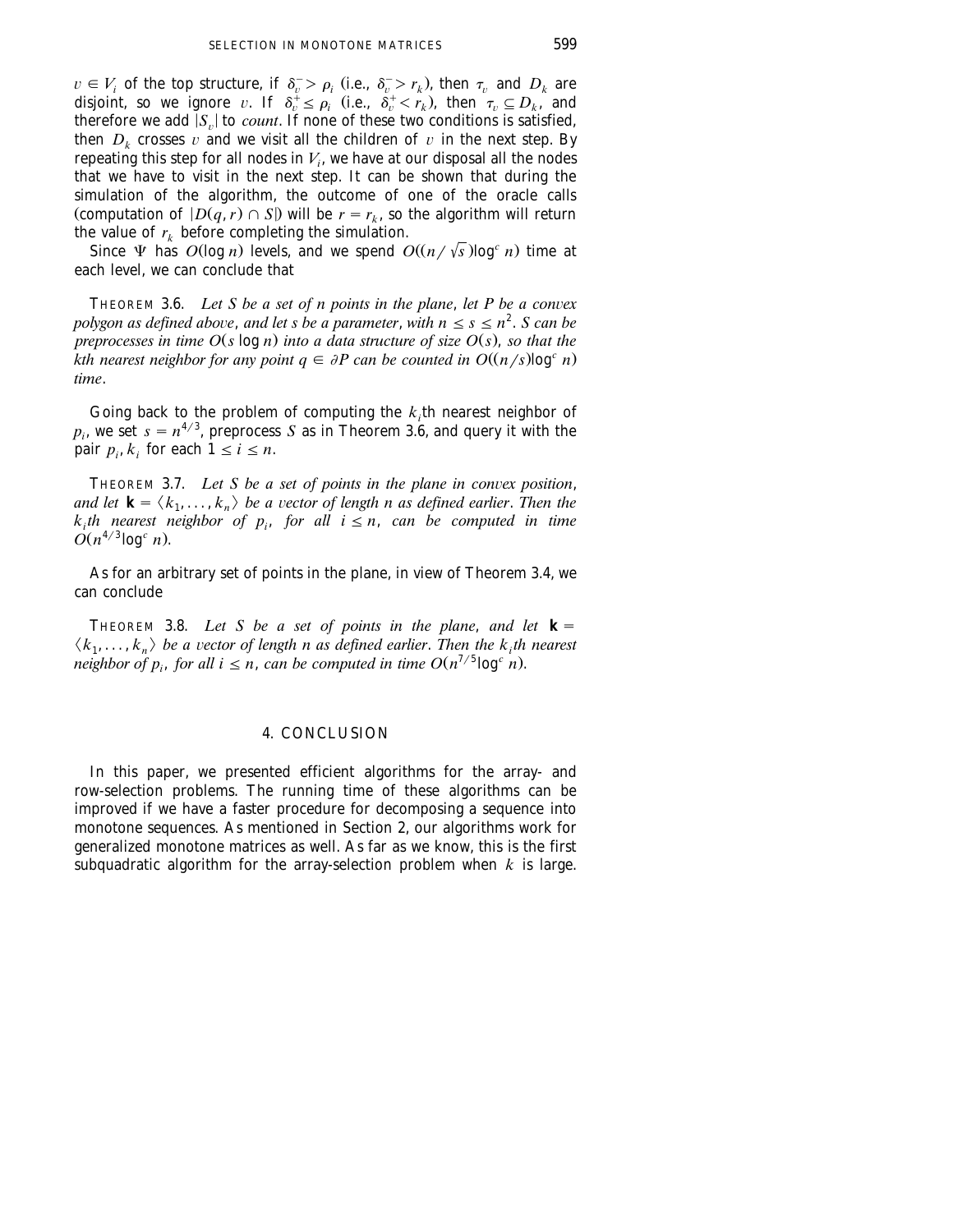We also presented and efficient algorithm for the all *k*th nearest neighbor problem for a set of points in convex position.

We conclude by mentioning some open problems.

1. Can the time complexity of the array-selection problem be improved to  $O(n^{4/3} \log^{O(1)} n)$ ? Agarwal *et al.* [1] have given such an algorithm for selecting the *k*th smallest distance in a set of points in the plane?

2. Can the *k*th smallest distance in a set of planar points in convex position be computed in near-linear time? The best known algorithm to date is the same as for an arbitrary set of points  $(cf. [1])$ .

3. Can the all *k*th nearest neighbor problem for an arbitrary set of points in the plane be solved in time  $O(n^{4/3} \log^c n)$ ?

## **REFERENCES**

- 1. P. K. Agarwal, B. Aronov, M. Sharir, and S. Suri, Selecting distances in the plane, *Algorithmica* **9** (1993), 495-514.
- 2. P. K. Agarwal and J. Matoušek, Ray shooting and parametric search, SIAM J. Comput. 22  $(1993)$ , 794-806.
- 3. P. K. Agarwal and J. Matoušek, Range searching with semi-algebraic sets, *Discrete Comput. Geom.* **11** (1994), 393-418.
- 4. A. Aggarwal, M. Klawe, S. Moran, P. Shor, and R. Wilber, Geometric applications of a matrix-searching algorithm, Algorithmica 2 (1987), 195-208.
- 5. A. Aggarwal and J. Park, Parallel searching in multidimensional monotone arrays, *J*. *Algorithms*, to appear.
- 6. A. Aggarwal and J. Park, Sequential searching in multidimensional monotone arrays, *J*. *Algorithms*, to appear.
- 7. A. Aggarwal and J. Park, Improved algorithms for economic lot size problems, *Oper*. *Res*. **41** (1993), 549-571.
- 8. A. Aggarwal, D. Kravets, J. Park, and S. Sen, Parallel searching in generalized Monge arrays with applications, *in* ''Proc. 2nd ACM Symp. Parallel Algorithms and Architectures, 1990," pp. 259-268.
- 9. A. Aggarwal and S. Suri, Computing the longest diagonal of a simple polygon, *Inform*. *Process. Lett.* **35** (1990), 13-18.
- 10. N. Alon and Y. Azar, Comparison-sorting and selecting in totally monotone matrices, *in* "Proceedings 3rd Annual ACM-SIAM Symposium on Discrete Algorithms, 1992," pp.  $403 - 408.$
- 11. R. Bar Yehuda and S. Fogel, Good splitters with applications to ray shooting, *Algorithmica* 11 (1994), 133-145.
- 12. M. Blum, R. Floyd, V. Pratt, R. Rivest, and R. Tarjan, Time bounds for selection, *J*. *Comput. Systems Sci.* **7** (1973), 448-461.
- 13. P. Callahan and S. Kosaraju, Faster algorithms for some geometric graph problems in higher dimensions, *in* "Proceedings, 4th Annual ACM-SIAM Symposium on Discrete Algorithms, 1993," pp. 291-300.
- 14. B. Chazelle, Cutting hyperplanes for divide-and-conquer, *Discrete Comput*. *Geom*. **10**  $(1993)$ ,  $145-158$ .